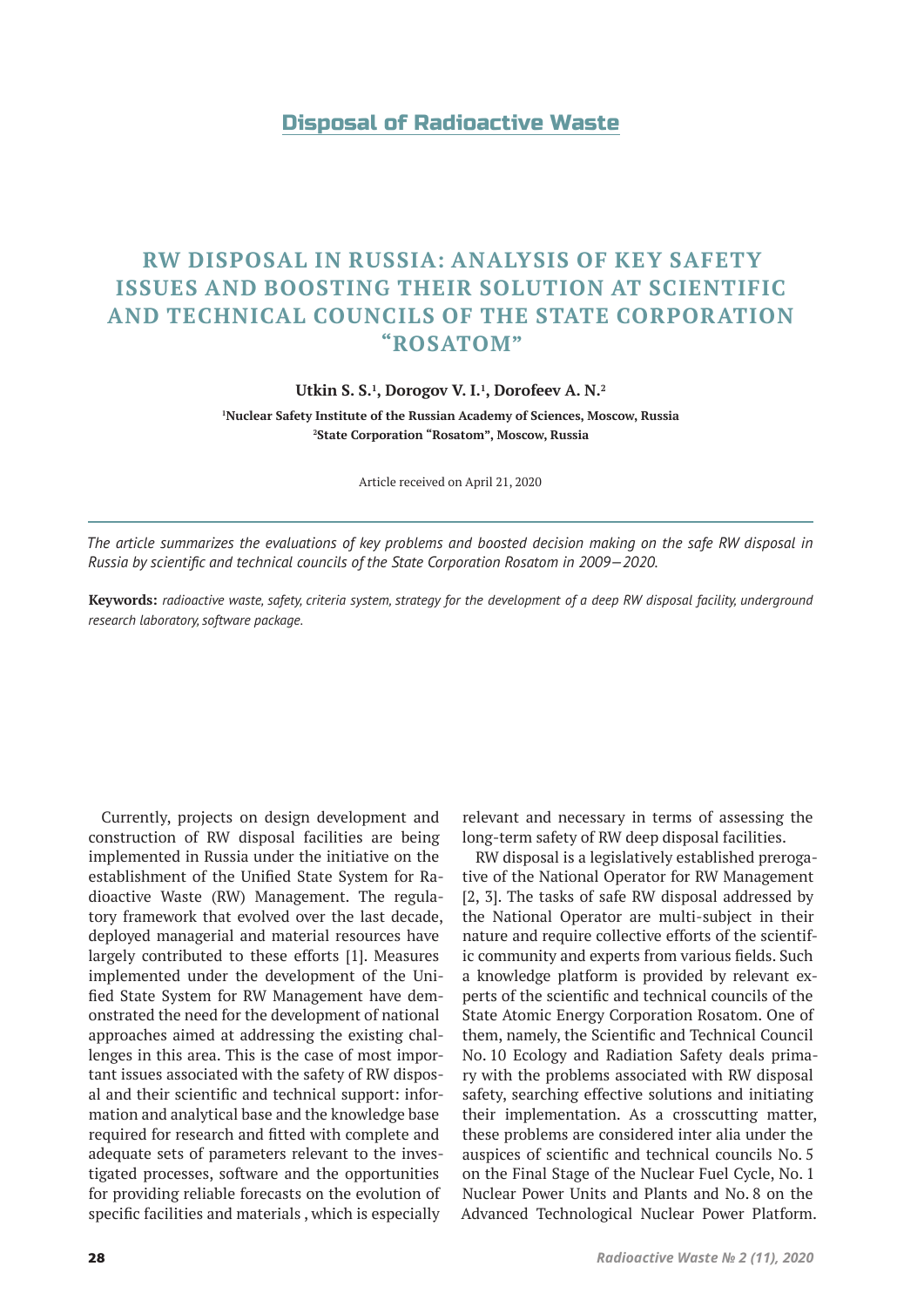In addition to these four scientific and technical councils, RW disposal issues are regularly discussed under a task-specific section No. 1 Environmental and Radiation Safety of Long-Term Storage, Conservation and Disposal Facilities for Radioactive Waste established under the auspices of the Scientific and Technical Council No. 10.

This article summarizes the key challenges and the outcomes of a boosted decision-making on the development of a RW management system in Russia and the safety of RW disposal discussed at the meetings of the scientific and technical councils of the State Atomic Energy Corporation Rosatom in 2009—2020.

The following processes and addressed tasks were considered:

- study of problems and development of approaches aimed at establishing a system of criteria for RW identification and classification;
- establishment of a methodological basis and its scientific and technical support enabling practical efforts on the categorization of accumulated RW, identification of their amounts and conditions at relevant RW sites (primary registration);
- evaluation of optimal solutions and triggering the decision-making on their implementation under the stages suggested by deep RW disposal strategy;
- identification of effective approaches for URL R&D planning aimed at assessing the deep RW disposal safety;
- evaluation of approaches providing safety at existing RW disposal facilities;
- evaluation of approaches providing safety at newly developed RW disposal facilities;
- identification of areas and accelerated development of computational and software systems used for modeling and forecasting purposes under relevant long-term safety assessments of nuclear facilities.

The paper discusses the milestones providing solutions to each of the above tasks.

# **Problem evaluation and development of approaches aimed at establishing a system of RW identification and classification criteria**

Success in the establishment of an effective RW management system in the Russian Federation [4, 5] providing the radiation safety of the population and the environment and compliance with international obligations under the Joint Convention on the Safety of Spent Fuel Management and on the Safety of Radioactive Waste Management [6, 7], on the one hand, cannot be achieved without scientifically sound and economically feasible criteria

for RW identification and classification, and on the other hand, a system of criteria addressing a number of practical issues inherent to the development of the Unified State System for RW Management (USS RW) [8]. It's worth noting that these criteria should be established with a due account taken of three main factors: technical feasibility, economic feasibility and social acceptance. At the same time, relevant historical background should be considered taking into account volumes and characteristics of RW accumulated by the time of USS RW establishment and the geographical location of RW sites.

Approaches to the development of criteria for waste categorization as RW and their classification by disposal methods and disposal conditions were discussed at several meetings of Rosatom STCs. A case in point is the joint meeting of STC No. 5 and STC No. 10 held on February 29, 2012 [9] that involved an extensive evaluation of criteria proposed at the beginning of this meeting by the interested institutions and varying by the degree of their elaboration and completeness.

To make a balanced interagency decision, the scientific and technical councils had to develop a coherent vision on the differing provisions of the drafted proposal. Opinions expressed at the meeting and ample discussion allowed the STC to describe the ways for further evolution of RW concepts and the approaches to the establishment of criteria supporting the decision-making on waste assignment to RW category and recognizing it as falling under the scope of RW management requirements; RW categorization as retrievable subject to retrieval, conditioning and disposal at centralized disposal facilities (RWDF); RW categorization as non-retrievable subject to in-situ disposal; segregation of retrievable RW into classes for disposal purposes.

The basic structure of the documents was decided upon by the scientific and technical councils based on a harmonized core of the above vision. The numerical values of RW assignment criteria, in particular, for solid waste containing technogenic radionuclides, were determined based on approaches agreed upon in the drafts prepared by relevant institutions. As for liquid waste containing technogenic radionuclides, for which the approaches proposed by institution differed significantly, it was recommended to consider multiples of intervention levels (about 50—100) for all technogenic radionuclides, except for tritium. As for tritium-containing LRW, due to its specific properties, it was proposed to choose a single criterion based on which the waste could be assigned to LRW category. Regarding the criteria for RW categorization as non-retrievable, it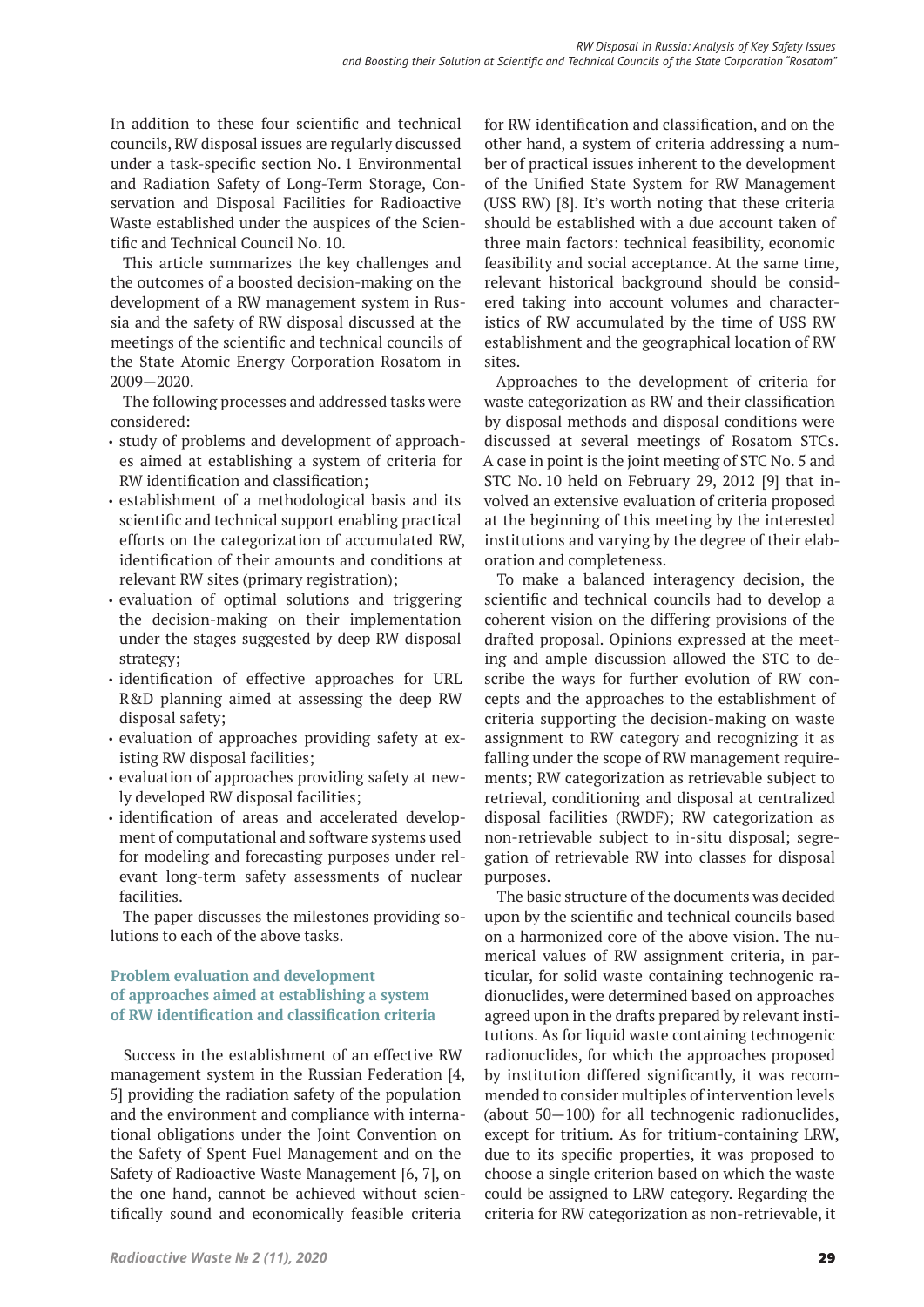was proposed to limit this category to waste generated as a result of defense activities and located at sites contaminated due to radiation or nuclear accidents.

As it comes to RW classification system for waste disposal purposes based on the period of its potential hazard, the joint meeting unequivocally recognized the compliance with the basic principle provided for in international recommendations.

The decisions made by the STC have formed a basis for interagency coordination of the draft provisions and subsequent approval of these criteria by the Government Resolution of the Russian Federation of October 19, 2012 No. 1069 On Criteria Used to Categorize Solid, Liquid and Gaseous Waste as Radioactive Waste, Criteria Used to Assign RW to Non-retrievable and Retrievable RW Categories, Classification Criteria for Retrievable RW (Government Resolution No. 1069) [10]. The Government Resolution played a key role in arranging an institutional basis for RW management activities and establishing relevant financial mechanism enabling the operation of the Unified State System for Radioactive Waste Management. Such important issues cannot be addressed solely through the adoption of some regulations, but also considering the feedback from their practical application. For this reason, approaches to the establishment of RW classification criteria and law enforcement practice concerning the requirements stipulated in provision of the Government Resolution No. 1069 were iteratively evaluated at STC meetings.

Thus, a number of urgent challenges associated with the implementation of practical activities was revealed at STC No. 10 of April 11, 2014 [12] based on the feedback from the implementation of requirements stipulated in the Government Resolution No. 1069 given relevant provisions of federal norms and rules in the field of atomic energy use, namely, NP-093-14 RW Acceptance Criteria for Disposal (NP-093-14) [11] and the experience of operating organizations (OJSC Rosenergoatom, FSUE NO RAO, etc.). Listed below are some of the revealed challenges: non-compliance of criteria used to categorize waste as RW with relevant provision of the Federal Law On Radioactive Waste Management and Amendments Introduced to Certain Legislative Acts of the Russian Federation of July 11, 2011 No. 190-FZ (Federal Law No. 190-FZ) providing opportunities for increasing the number of facilities holding RW; excessive expansion of RW inventory due to inclusion of materials containing short-lived radionuclides; assignment of RW containing radionuclides from group "G" according to the radiation hazard level [13] to RW Class 3, even if its specific activity only slightly exceeds the

minimum significant specific activity level, which does not correspond to the actual radiological hazard imposed by the waste.

The adopted decision specifically emphasized that the entire complex of identified problems associated with the enforcement of the Government Resolution No. 1069 had proved the reasonability of introducing certain amendments to it.

The relevance of introducing such amendments was acknowledged at a meeting of Section 1 of STC No. 10, recognized at the meeting of STC No. 10 of April 28, 2016 [14] in the course of discussions on the establishment of RW cementing complex at PA Mayak site. The urgency of this matter was stated repeatedly by FSUE PA Mayak during a joint meeting of STC No. 5 and STC No. 10 held on October 16, 2019 [15].

Conclusions and decisions of Rosatom's STC on the need of introducing certain amendments to the Government Resolution No. 1069 were further elaborated with relevant measures being introduced into the Action Plan on the implementation of the State Policy Fundamentals on Nuclear and Radiation Safety in the Russian Federation (Approved by Order of the Government of the Russian Federation of February 2, 2019 No. 139-r). Rostekhnadzor and the State Atomic Energy Corporation Rosatom became responsible for the preparation of the draft amendments, which was stipulated in relevant provision of the Government Resolution of the Russian Federation On Amendments Introduced to the Government Resolution of the Russian Federation of October 19, 2012 No. 1069 (Government Resolution on amendments PP-1069).

The following provisions of Government Resolution No. 1069 were recognized as requiring some amendment:

• criteria for RW categorization as non-retrievable RW;

• retrievable RW classification for disposal purposes.

In 2018—2019, corresponding SC Rosatom proposals on amending the above two key provisions were presented at the meetings of the coordination interagency commission for USS RW development and a special working group established for these purposes. However, interagency coordination on the proposed amendments has proved to be unsuccessful.

As the result of further concurrent efforts of two authorized departments, significant divergence in the goals and outlook on the amendments required to be introduced to the Government Resolution No. 1069 has manifested itself. This was mainly associated with different interpretation of reasonable safety limits, the approaches applied to evaluate the amount of resources required for the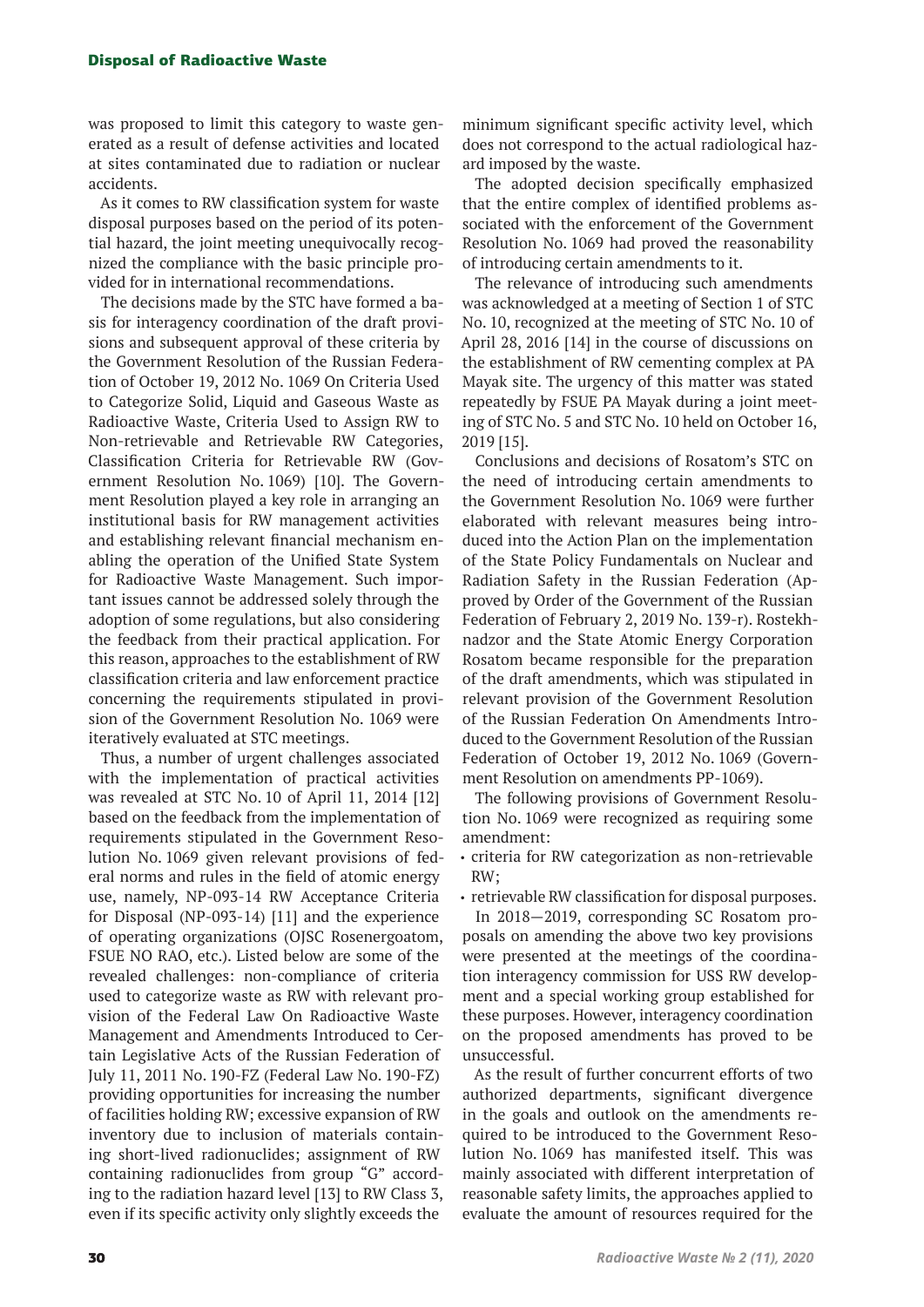implementation of relevant measures, the scope of intentions and priorities in addressing the tasks.

In August 2019, a new area emerged under the development of proposals on amendments to the Government Resolution of the Russian Federation No. 1069, which was due to the introduction of fundamentally new, not previously considered proposals on criteria for solid waste categorization as RW and the classification criteria for retrievable RW to the draft paper developed by Rostekhnadzor. It was proposed to categorize industrial waste containing man-made radionuclides as RW up to the level of its release from radiation control. For objective reasons, this proposal was not accepted by SC Rosatom. The main reasons for that were as follows:

- USS RW infrastructure was not able to manage such a big waste inventory;
- measures have been taken, including the establishment of an interdepartmental working group to address the issues associated with the management of such waste;
- hazards imposed by such waste do not require the implementation of the entire range of measures provided for RW management;
- current environmental legislation governs activities in the field of industrial waste management, including industrial waste contaminated with technogenic radionuclides.

Discussions on the content of the Government Resolution on the introduced amendments PP-1069 were supported by a series of articles in scientific and technical journals [16, 17] presenting the arguments of the parties, as well as elaborating on possible setbacks associated with the introduction of a lower limit for RW categorization corresponding to the level of waste release from radiation control, which was proposed by the Federal State Budgetary Institution Scientific and Technical Center NRS and supported by Rostekhnadzor.

Some kind of a consensus on this matter between Rostekhnadzor and the State Atomic Energy Corporation Rosatom was expected to be reached during the meeting of STC No. 10 held on December 17, 2019. However, only partial consensus could be reached at that time [18, 19].

In general, based on the discussion, a shared understanding has evolved between the State Atomic Energy Corporation Rosatom as a governing body in the field of RW management and Rostekhnadzor as a state nuclear regulatory on the need of abolishing non-safety-related restrictions on RW origin and location during the decision making on RW assignment to the non-retrievable RW category.

As for the other proposals discussed at this meeting and in the report of STC NRS, namely, those

associated with criteria for waste assignment to the category of RW and retrievable RW classification, a clash of opinions expressed by STC members still persisted.

Most polar standpoints were expressed in the discussion on the management of industrial waste with a high content of technogenic radionuclides and relevant challenges: on this matter the stances of governing and regulatory bodies, as well as various organizations were still poles apart.

Rostekhnadzor's proposal on a significant expansion in the inventory of industrial waste being attributed to the RW category by reducing numerical values of RW assignment criteria up to a level corresponding to unrestricted use of solid materials, was judged by many experts as not being explicitly elaborated also due to the lack of necessary financial and economic evaluations.

Scientific and Technical Council No. 10 adopted some decisions on topical issues concerning the proposed amendment to the Government Resolution No. 1069.

Supported were the proposals presented by Rosatom's Project Office on USS RW Development in a series of open access publications and at meetings focused on practical applications and based on evaluations concerning relevant safety aspects and USS RW feasibility, in particular dealing with:

- abolishing restrictions on waste origin and location during decision making on waste assignment to the category of non-retrievable RW if these are not based on safety principles;
- expanding the list of retrievable RW classes and preserving the numerical values for the specific activities of individual technogenic radionuclides. These provisions are supposed to ensure the operation of the current financial model enabling the replenishment of a special reserve fund for RW disposal. The former list should also indicate the targeted use of the waste classes and provide standards allowing to identify specific RWDF considered suitable for the disposal of certain RW based on numerical values of the acceptance criteria established in accordance with federal norms and rules.

Scientific and Technical Council No. 10 acknowledged that consistent work is required to arrive with a coordinated interagency decision on all issues concerning the proposed updating of the Government Resolution No. 1069. Therefore, the STC recommended that SC Rosatom arranged for additional consultations with Rostekhnadzor to discuss the latest draft of the proposed amendments with the draft itself being discussed at a meeting of a coordination interagency commission for USS RW development.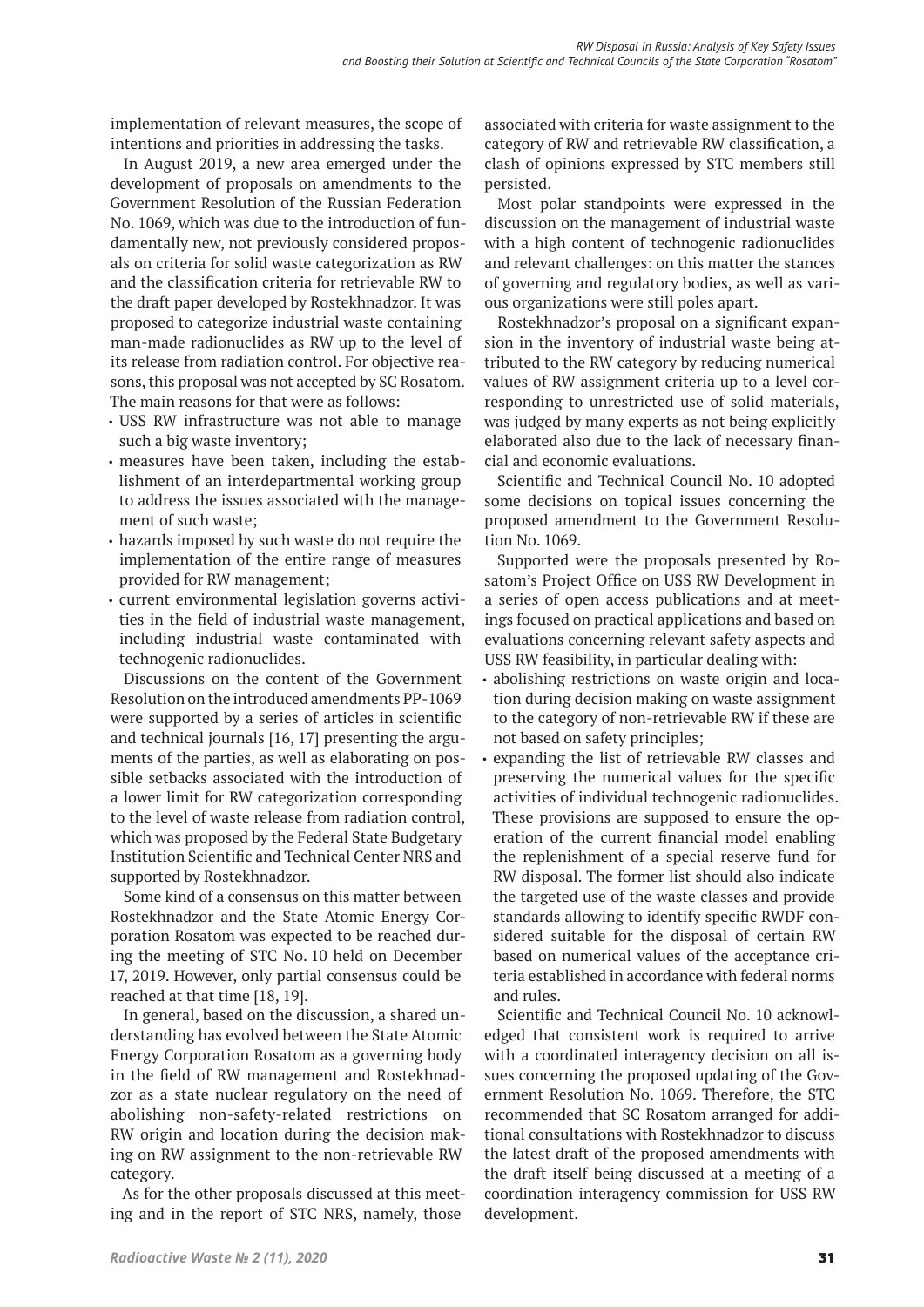#### Disposal of Radioactive Waste

As regards the inclusion of industrial wastes with a high content of technogenic radionuclides into RW management domain, STC No. 10 has recognized that the following should to be taken into account in addressing this issue:

- additional/repeated initial registration of RW and RW sites;
- redistribution of federal budget funds to cover the management of the indicated industrial waste category;
- amendments to the exiting FNP system regulating RW management to establish requirements for the safe management of the industrial waste based on the actual hazards imposed by the waste. In general, STC has recognized the issue of industrial waste management with a high content of technogenic radionuclides as an urgent one requiring additional discussion with the involvement of a wide range of specialists and departments, considering economic, managerial and other factors. Therefore, this point was proposed to be put on the agenda of the Rosatom's STC No. 10 Ecology and Radiation Safety for 2020 providing for a substantive review of this issue with due consideration given to the best practices and plans of operating organizations concerning the management of such waste (Rosenergoatom Concern, JSC TVEL, FSUE PA Mayak, etc.).

**Establishment of a methodological base and its scientific and technical support enabling practical efforts on the categorization of accumulated RW, identification of their amounts and conditions at relevant RW sites (initial registration)**

Hands-on answers to the questions regarding the RW amount and the setup at RW sites were obtained during the initial inventory taking campaign [20], provided for by the USS RW.

 A lot of preparatory work was been done by IBRAE RAS jointly with SC Rosatom, Rostekhnadzor, FMBA of Russia, Scientific and Research Center for Nuclear and Radiation Safety and nuclear enterprises. These efforts were implemented under the development of Scientific and Technical Guides for the Preparation of Materials Supporting the Decision-Making on RW Assignment to the Category of Non-retrievable RW [21—23] which was done paying due attention to the requirements of Russian regulatory framework, regulations and recommendations of international organizations in the field of atomic energy use, environmental protection, radiation safety and sanitary and epidemiological welfare. Techniques and approaches adopted in the Guide, as well as aspects of its pilot application to

support the categorization of RW as non-retrievable RW located in the underground repositories of plant 235 and reservoir V-9 of FSUE PA Mayak, at a storage facility for of PA ECP (Sludge Collector storage facility) were evaluated and discussed at section No. 1 of STC No. 10 held on April 11, 2014 [12].

The approaches set forth in the Guide provided for the development of supporting justifications covering all criterial parameters, including waste origin and location stipulated in the Government Resolution No. 1069.

In keeping with the adopted approaches, to categorize RW as non-retrievable RW one should demonstrate that under most conservative estimates of collective effective radiation doses, risks of potential exposure, overall potential environmental damage and the costs associated with in-situ RW disposal are lower than those estimated under the option suggesting waste retrieval and its disposal.

The developed and adopted mechanism, adjusted according to the results of pilot projects, published scientific and technical Guide distributed to operating organizations, conducted trainings and consultations, as well as scientific and technical support of relevant activities implemented at SC "Rosatom" enterprises have prompted the initial inventory taking campaign that took place in 2013— 2014. Its findings were acknowledged favorably on May 26, 2015 at the meeting of Section No. 1 of the STC No. 10 [24] and on July 8, 2015 at the meeting of STC No. 10 [25]. In particular, the scientific and technical councils have emphasized that:

• initial registration and inventory taking campaign contributed to the establishment of an information resource summarizing data on 2,100 facilities;

• operating organizations provided data by filling in relevant questionnaires on each RW site and interdepartmental commissions drafted acts of their initial registration approved by SC Rosatom.

RW retrieval and in-situ disposal scenarios were developed for each storage facility holding RW, which was done to demonstrate whether it was feasible to categorize the considered waste as nonretrievable RW and to identify the compliance with the criteria set forth in the Government Resolution. Thus, collective doses to personnel and the public, risks and costs associated with work execution were estimated for each scenario, including relevant estimates of damage caused to environmental objects. Supporting materials were prepared by operating organizations with the involvement of expert and scientific and technical support organizations (IBRAE RAS, SRC NRS, FMBA of Russia, FSUE "NO RAO").

Based on the acts, SC "Rosatom" compiled lists of long-term RW storage facilities, storage facilities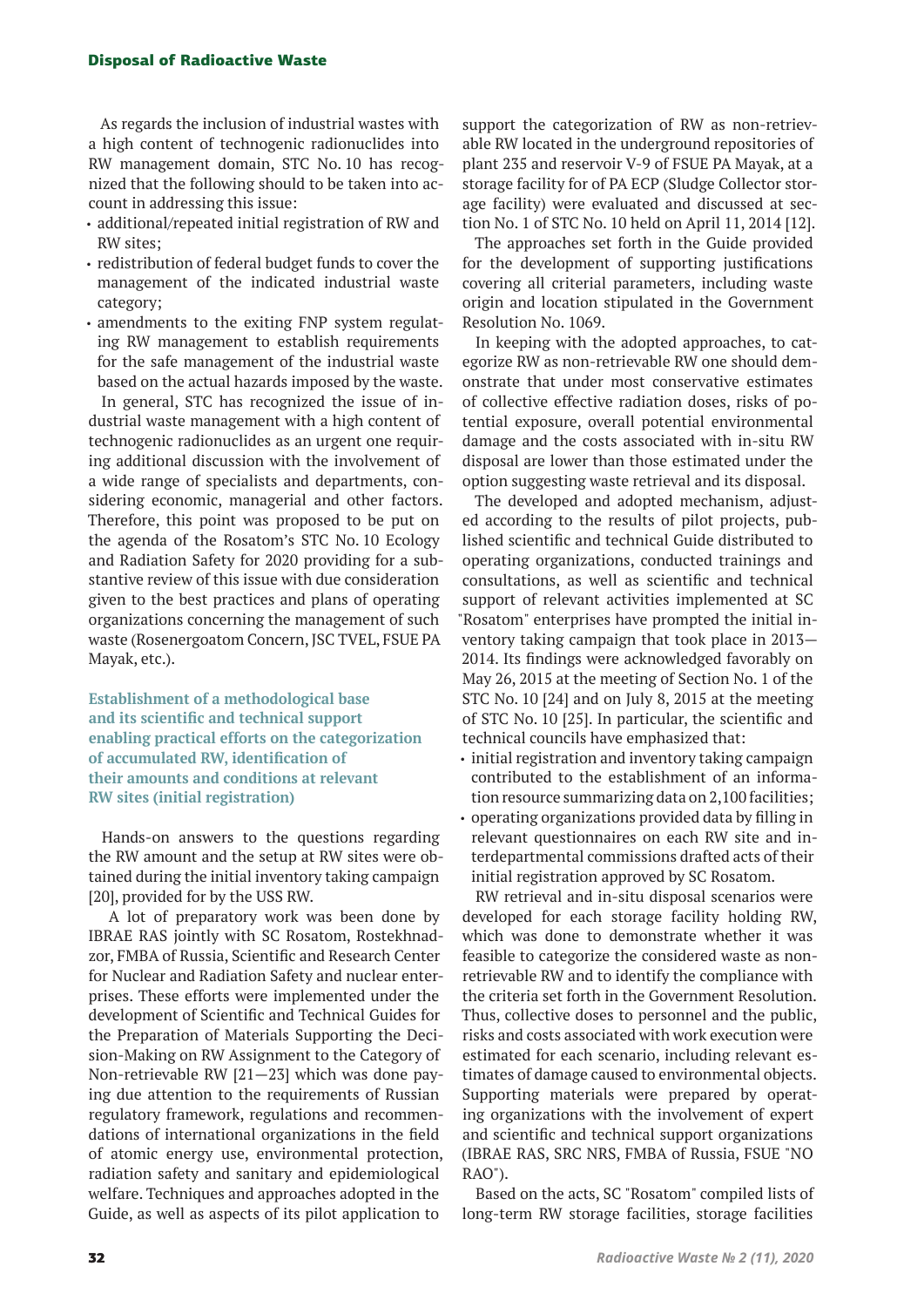for non-retrievable RW, facilities holding non-retrievable RW and RW disposal facilities, which were subsequently approved by the Government of the Russian Federation.

Establishment of specific timing and focus areas for further activities in relation to each facility is seen as a fundamental difference between the implemented RW initial registration and inventory taking campaign and all previously completed projects pursuing similar objectives.

## **Evaluation of optimal solutions and triggering the decision-making on their staged implementation of the deep RW disposal strategy**

Developed disposal facility is considered as a key element of the infrastructure and a most challenging element providing the long-term safety in RW management. STC meetings were mainly focused on the development of a deep disposal facility (DDF) for RW Class 1 and 2.

For the first time ever, an unbiased evaluation of the project on the development of a DDF RW in the Nizhnekansk rock mass (hereinafter referred to as DDF NKM) was provided at the meeting of STC No. 10 held on September 5, 2013, which involved the consideration of the progress achieved in the development of designs and basic engineering solutions for the construction of a deep RW disposal facility in the bedrocks of the Nizhnekansk rock mass [26]. Proposals on DDF NKM design development were discussed at meetings engaging relevant organizations involving the reports made by design development organization JSC VNIPIpromtekhnologii which contributed to a common understanding of the general setup regarding the ongoing work and future plans.

An apparent trend has manifested itself, namely, the one associated with persistent clashes of opinions between those responsible for DDF design development and construction and those arguing for a reasonable guarantee of its safety. Reviewers from the Geophysical Center of the Russian Academy of Sciences, IGEM RAS, FBI STC NRS and IBRAE RAS, as well as a number of STC members who took part in the discussion of the reports were extremely concerned on some issues associated with general work program, R&D program to be implemented in the URL, compliance with IAEA recommendations, development of quantitative RW acceptance criteria for disposal.

Based on preliminary evaluation of the stateof-art in DDF development, opinions of reviewers expressed at the meetings, statements made by council members and experts during the discussions, STC concluded that the progress achieved by

the design organization and the baseline design approaches only reveal the general areas associated with tasks at hand, but obviously are not sufficient to achieve the ultimate goal — DDF RW establishment. To address this goal even more extensive R&Ds are required, the entire scope of which has been not provided for in available design solutions. To provide such an extensive list of R&Ds the following priorities should be addressed:

- Development of a conceptual long-term work plan on DDF RW establishment, its commissioning, operation and closure;
- Development of a detailed program for URL construction and research;
- Arranging for scientific and technical support of relevant activities;
- Arranging for international cooperation on DDF RW development, including international safety assessment also covering the post-closure period.

Challenges associated with DDF RW development require consolidation of design development, research and managerial resources to much larger extent than it was provided for by the terms of references, decisions made and the powers of FSUE "NO RAO".

STC has recommended SC Rosatom to identify the measures that should be implemented to achieve the specified goals, including those provided for under the Federal Target Program for 2016—2025, to arrange for international cooperation and public outreach engaging its Public Council.

The Scientific and Technical Council has specifically emphasized that the international practice of countries that have already started DDF RW construction evidences the paramount importance given to the URL development and URL-based R&Ds that allowed them to develop national data and knowledge bases providing subsequent confident design development and construction of DDF RW.

Critical evaluation of DDF RW design development plans provided at STC meeting in 2013 triggered a fundamentally deeper and more detailed consideration of challenges associated with RW Class 1 and 2, being largely focused on URL establishment, as well as development and implementation of a research program to validate safety-important design parameters considered essential for future effective URL performance.

Effective advancement in the development of balanced solutions to DDF challenges was made at STC meetings held in 2016.

Important recommendations on the refinement R&D program developed by FSUE "NAO RAO" and the action plan for its implementation in URL NKM were presented on March 16, 2016 at STC No. 10 meeting of section No. 1 [27].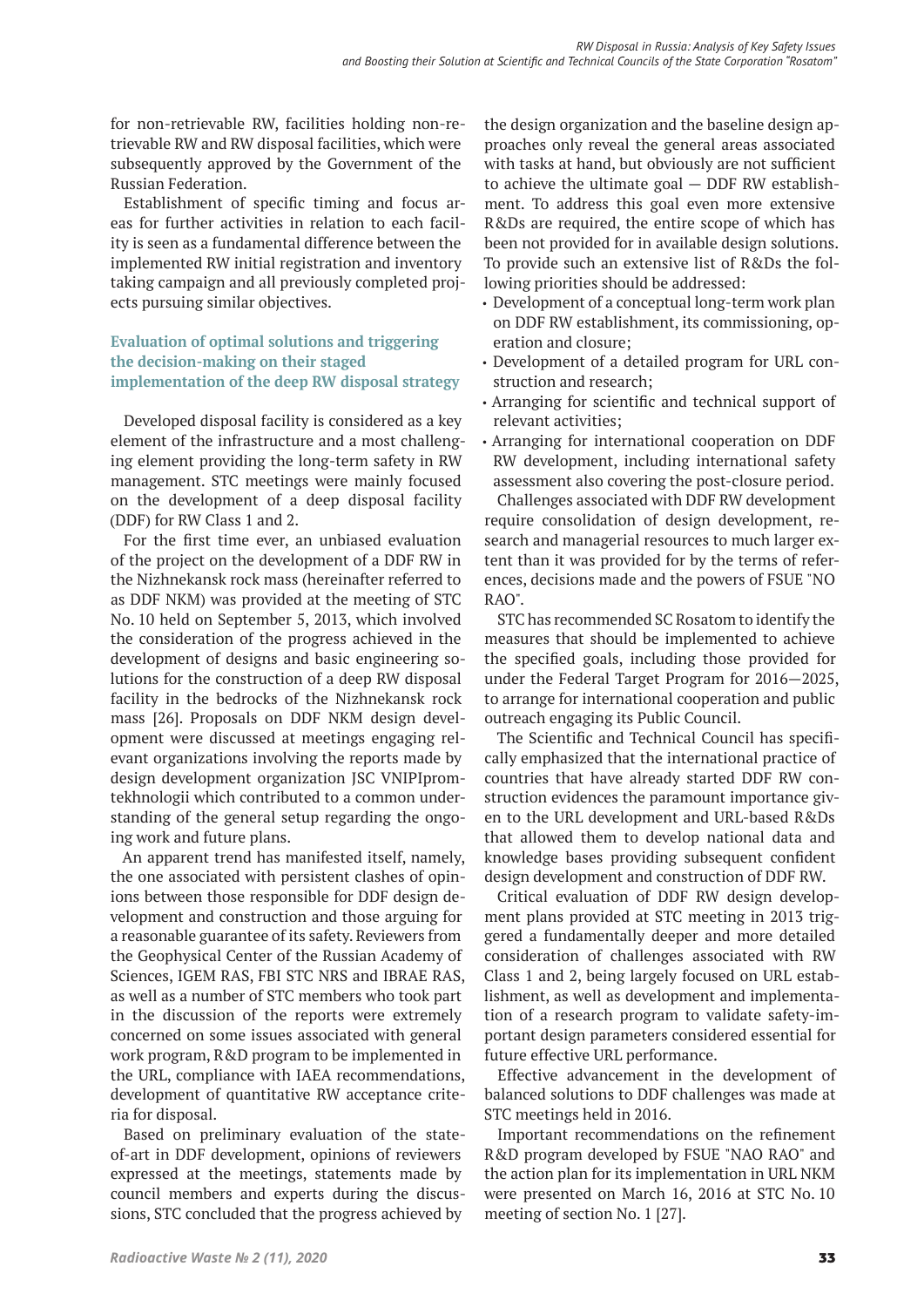#### Disposal of Radioactive Waste

Discussion focused on the disposal concept held at STC No. 10 meeting on December 13 2016 constituted a key pillar to the decision-in-principle on DDF RW establishment [28]. During the discussion, a number of issues requiring additional consideration were acknowledged, namely: comprehensive hydrogeochemical studies with additional well cluster drilling had to be performed to investigate ground water flows in the bedrocks; inventory of waste pending disposal had to be clarified (waste composition, type and volume); the time frame to be accounted for in the safety case had to be specified; methodological and regulatory support had to be provided to validate measured safety-important indicators, bedrock properties and the processes occurring in it; the order in which the problems were to be solved had to be explicitly described, as well as the scope of relevant challenges and the interdependency of different activities.

Strenuous efforts on preliminary study of safetyimportant issues associated with the geological disposal of RW, ways of addressing future problems and their discussion at STCs resulted in an essential conclusion suggesting that a single strategic document enabling coordination and optimization of activities carried out by various design and scientific organizations should be developed, as well as detailed specific action plans, a basic tool for continuous iteration of the results achieved and their expert assessment. All these considerations resulted in the Strategic Master Plan Supporting Long-Term Safety Assessments and Safety Case Development for DDF RW Intended for RW Class 1 and 2 Disposal in the Nizhnekansk rock Mass (hereinafter SMP NKM), including the disposal concept, detailed discussion of preparatory work addressing the priority tasks, requirements to the source data and the results associated with specific implemented activities and stages.

SMP NKM is not only focused on URL NKM establishment and operation. Its results should provide basic answers to the questions raised by public and safety regulatory authorities on the safety of Class 1 and 2 RW disposal at the proposed site. Draft SMP NKM provisions were issued in 2016 [29].

As it comes to the design solutions proposed for URL and DDF RW construction, STC stated that these should be considered at a joint meeting of STC No. 5 and STC No. 10 to provide a fully-fledged study of the issue and a detailed evaluation of the basic design and engineering solutions. This proposal was implemented which has necessitated enormous preparatory efforts.

Following a series of preliminary discussions with FSUE NAO RAO, key milestones and focus areas for DDR RW and URL establishment were identified at a

joint meeting of STC on Basic Design and Engineering Solutions for URL and DDF RW (Nizhnekansk Rock Mass) held on October 27, 2017 [30]. Scientific and technical councils analyzed and discussed the Strategy for the Development of a Deep Radioactive Waste Disposal Facility (hereinafter referred to as the Strategy), envisaged basic design and engineering solutions for the coming years, and the Strategic Master Plan Supporting Long-Term Safety Assessments and Safety Case Development for DDF RW Intended for RW Class 1 and 2 disposal in the Nizhnekansk rock mass.

Presentations, expert statements and views expressed at the meeting repeatedly noted that adequate profoundness and reliability of data presented in the safety case and covering extensive time periods should provide an essential contribution to addressing the challenge of HLW disposal. International deep disposal practice demonstrates that DDF RW development is advisable to be started with URL construction enabling detailed geological studies of the proposed site structure and the interactions between structural elements of the facility and the bedrocks, testing of proposed engineering solutions to be applied during DDF RW construction and operation and acquisition of necessary reliable data. It was emphasized that practical implementation of any decisions should be based on detailed knowledge and account for public acceptance.

Scientific and technical councils have acknowledged that the tasks being addressed are interdisciplinary by their nature and require the engagement of a wide range of experts, a balanced approach to decision-making and their adjustment depending on the results obtained. These tasks could be addressed based on generalized knowledge and experience gained in various areas of modern science and technologies.

On the whole, the discussion revealed a consensus on such fundamental issues as the need for a phased DDF RW construction strategy, complete and iterative validation of all decisions made, the goals of URL establishment and time frames for research conducted therein, the possibility of conducting reviews of certain important decisions and its binding nature including public reviews. All these aspects contributed to a favorable position on the proposed iterative adjustment of the developed designs, construction tactics and methods for R&Ds planning which was reflected in relevant decision of the STC.

At the same time, representatives of the state safety regulatory body shared their balanced attitude being focused solely on the safety assessment and safety demonstration.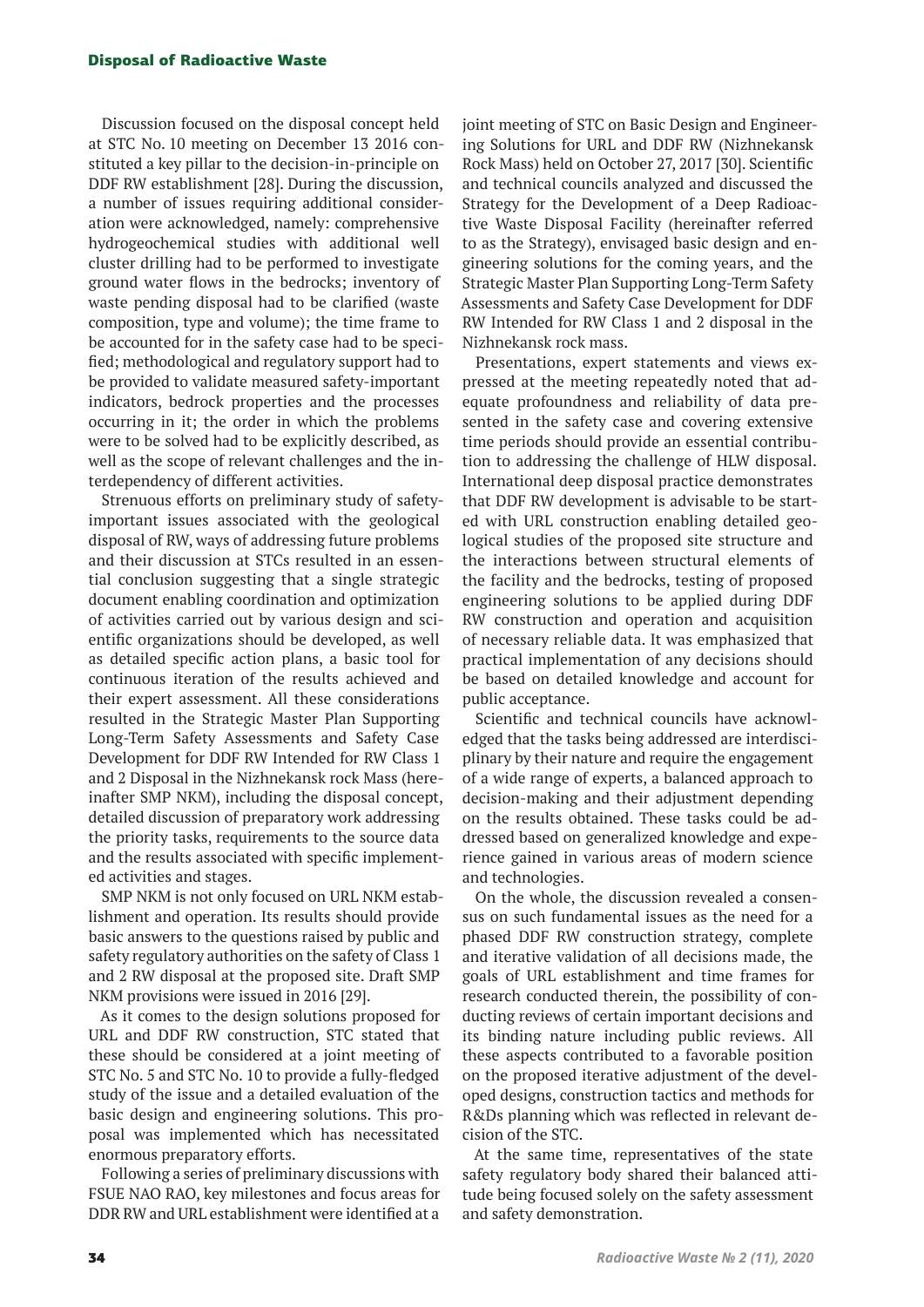STC No. 5 and STC No. 10 have generally approved the draft Strategy and the SMP NMP and have recommended their interagency coordination and subsequent approval following the consideration of the expressed remarks.

Decision made by the scientific and technical councils suggested that URL and a Research & Demonstration Center would be considered by the National Operator as fully-fledged phases under the DDF RW development project. SC Rosatom was recommended to consider the establishment of governing bodies responsible for project implementation; to introduce amendments to the federal target program Nuclear and Radiation Safety in 2016—2030 (hereinafter referred to as FTP NRS-2) to decompose the focus area on URL development into relevant types of activities; to specify the procedure for the establishment of a scientific coordinator under the URL and DDF RW development projects represented by IBRAE RAS, to approve the chief designer and chief engineering constructor under DDF RW development project, to consider whether it's needed to expand the list of chief specialists under FSUE NO RAO structure.

The discussion was concluded by a statement of the Member of Russian Academy of Sciences L. A. Bolshov who expressed his conviction that the only correct and honest way to interact with public is to abandon the idea of RW Class 1 and 2 disposal at the considered site if URL research performed to demonstrate the long-term safety of DDF RW do not yield positive results. In this case, as in other countries, it will be necessary to initiate another siting process for the DDF RW.

It should be noted that on March 28, 2018, the Strategy for the Development of a Deep Radioactive Waste Disposal Facility was approved by the Director General of the State Atomic Energy Corporation Rosatom A. E. Likhachev [31].

The decision made by the scientific and technical councils providing for regularly review of the progress achieved in URL and DDF RW development has been consistently implemented, and already in 2018, this matter has been already considered twice at Section No. 1 of the STC No. 10.

Proposals on the content and coordination of activities performed to implement the Strategy were put on the agenda of a meeting held on July 9, 2018 [32]. It has been acknowledged that SMP NKM project enabled the development of an R&D program presenting a harmonized and complete list of time-based and interrelated design, research and development tasks. Starting from 2019, it was recommended that SC Rosatom put in place necessary financial provisions to cover the costs associated with addressing the key tasks specified under phase

No. 1 of the Strategy, namely Preliminary Efforts on URL establishment that was planned to be implemented in no more than 5 years (2017—2021). It was emphasized that a delayed funding suggesting that some R&Ds stated under the program would be launched later than 2019, in particular, the R&Ds focused on the identification of subsoil parameters under an undisturbed state, entails the risk of delaying the start of the pre-construction phase.

A wide range of research goals and objectives requires the closest possible interaction between scientific organizations and FSUE NO RAO as a responsible subsoil user and a customer of URL construction. Provisions of STC decision acknowledge the active engagement of the Russian Academy of Sciences, namely, IBRAE RAS, IGEM RAS, IHEP RAS, St. Petersburg Branch of the Institute of Geoecology RAS, Geophysical Center of RAS. Along the progress achieved in the implementation of the Strategy, the list of scientific organizations will tend to become more and more extensive. Centralized information and analytical resource PULSE may serve a knowledge base platform and an information basis providing interaction between different scientific organizations. Given the structure of the tasks and the expected period of intensive (2019—2030) calculations supporting DDF RW safety assessments, it was decided to arrange for the development of a new computational cluster.

Considerable attention has been paid to the fact that research results may be recognized by the scientific community and general public only provided maximum transparence and open access to scientific papers in peer-reviewed Russian and international publications. Moreover, the research results and DDF RW safety case materials can get international recognition only provided active and long-term engagement of Russian experts in international working groups, commissions, expert communities, etc. (IAEA, OECD Nuclear Energy Agency, etc.) and presentation of these results in top-tier scientific journals.

It was recognized that the accomplished efforts have set the scene for the implementation of the decision made at the joint meeting of STC No. 5 and STC No. 10 of SC Rosatom held on October 27, 2017 on additional funding to implement measure 2.1, namely, Construction of a Final Disposal Facility (deep disposal facility) for Radioactive Waste of Class 1 and 2 (Krasnoyarsk Territory, Nizhnekansk Rock Mass), First Section under FTP NRS-2 given corresponding expenditure items on an annual basis until 2025.

Proposed URL layout was discussed at the second meeting of Section No. 1 of STC No. 10 held on October 10, 2018, focused on the completeness of URL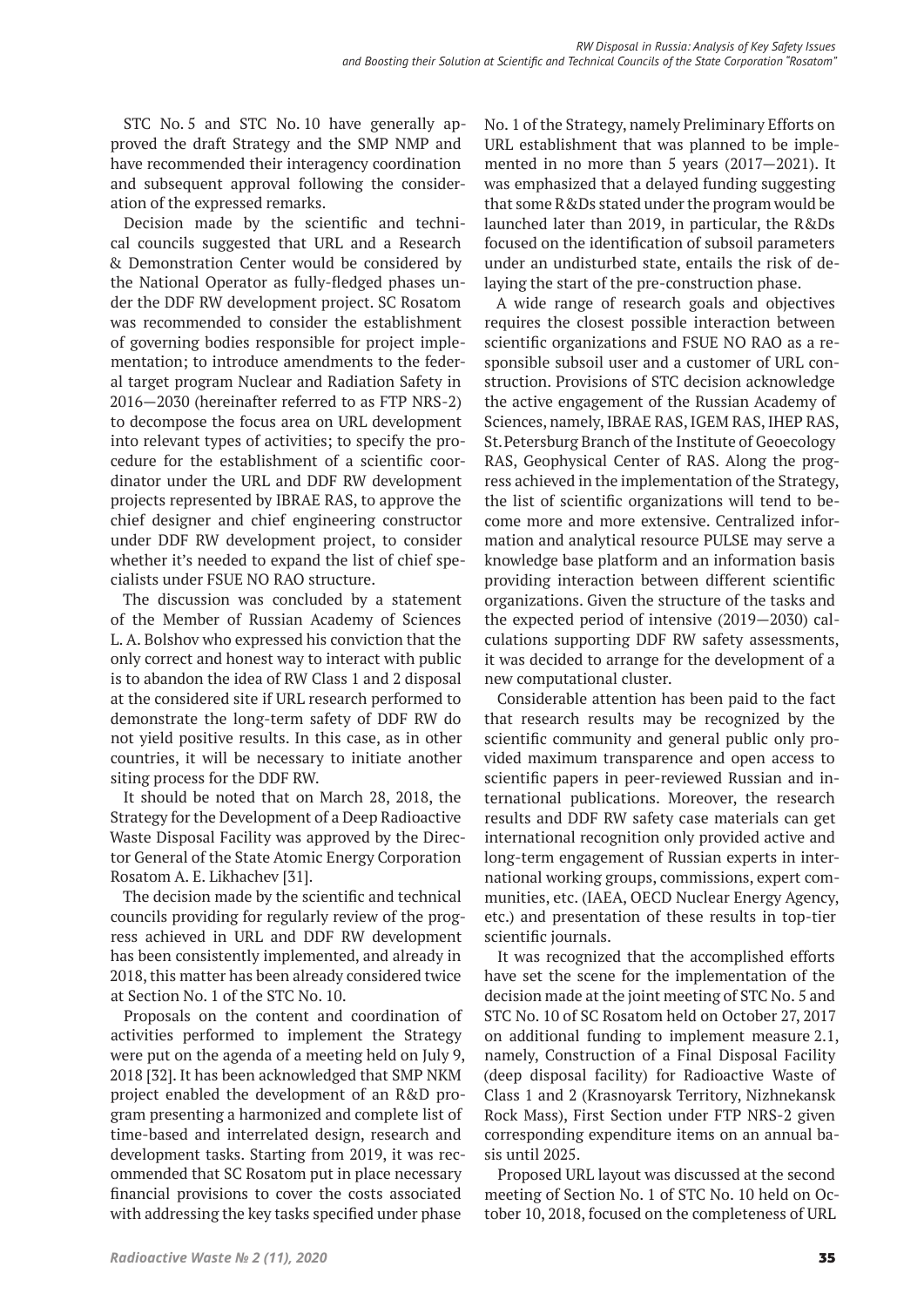experiments [33]. The layout will be discussed in a below section dealing with approaches enabling R&D planning.

## **Identification of effective approaches for planning R&Ds in the underground research laboratory aimed at assessing the safety of a deep RW disposal facility**

 As noted above, in demonstrating the safety of DDF RW the scientific and technical council attaches primary importance to R&Ds performed in URL. Plans for such R&Ds in terms of their scientific and managerial structure are discussed in the Research Program for the Underground Research Laboratory in the Nizhnekansk Rock Mass developed by FSUE "NO RAO", which was discussed by a number of leading scientific and design organizations of SC Rosatom, Rostekhnadzor and RAS, and the Action Plan for the Implementation of a Research Program in the Underground Research Laboratory in the Nizhnekansk Rock Mass to Validate Safety-Important Design Parameters for the Underground RW Disposal for RW Class 1 and 2 providing for the R&Ds to be implemented simultaneously with URL construction. The latter was discussed at a meeting of Section No. 1 of Rosatom's STC No. 10 held on March 16, 2016 [27].

It was recognized that the debaters had proposed a large number of activities and measures, with some of them being related to the fundamentals of the disposal concept.

A decision was made at the section recommending FSUE "NO RAO" to consider these proposals to finalize the plan.

In 2016, during the compilation of the activities it was considered feasible to expand it, providing, in particular, the development of a draft strategic master plan supporting long-term safety assessments and justifications (SMP).

By 2016, some specific activities have been identified as the priority ones by the STC, in particular, to build a structural model of the NKM fractured domain, to simulate the transfer of radionuclides with groundwater flows in a fractured rock mass, to build thermodynamic, and geomechanical models, to study the protective properties of natural and engineered DDF RW barriers, to provide a wellfounded list of parameters describing the scenarios associated with natural and technogenic impacts given the setup at the proposed site, to summarize the results of previous studies (including international ones) given their application within the safety case developed for the DDF RW.

As mentioned earlier, another substantive discussion focused on the content of the experiments

planned in the URL and providing necessary data for DDF RW long-term safety assessments took place on October 10, 2018 at the meeting of Section No. 1 of STC No. 10 [33]. Its presentations were devoted to the composition of the planned R&Ds, evaluation of international and national experience, the goals and expected results of the experiments, main conditions for their implementation.

The possibility of using radioactive substances during the URL research was also discussed at the meeting.

By the end of the meeting, STC acknowledged that public obligations of FSUE "NO RAO" ruling out the presence of radioactive substances at the facility impede the use of radioisotope methods to study the geological environment given the effective legislative provisions and have nothing to do with actual RW disposal.

Based on the compiled R&D list, STC concluded that the general research program contains about 150 interrelated design, research and development tasks with some 50 of them being focused on pilot URL installations.

For further elaboration of this work package, proposals on the composition of the planned experiments supporting DDF RW safety assessments both at operational and post-closure stages were developed. It includes about 40 experiments covering 9 focus areas. These experiments should be launched under the first and second phases of the Strategy implementation including the mining stage. Requirements for their implementation should be set forth in the provisions of the URL upgrading designs. Some 10 more experiments devoted to RW emplacement technologies will be conducted no earlier than at the third phase of the Strategy implementation. URL research program and the planned experiments were subsequently discussed at a joint meeting of STC No. 5 and No. 10 held on October 16, 2019: discussions of URL NKM layout were supported by the estimates on the scope of research activities required to demonstrate the long-term safety of DDF RW [15].

A comprehensive research program has been finalized and adopted under the first phase of the approved Strategy to assess the long-term safety of RW disposal and to optimize SMP NKM provisions for the planning period until 2030. The following measures were specified as the priority ones (2019—2021):

- pre-design feasibility study on URL layout upgrading specifying the list of research facilities, their locations, research equipment, systems providing their performance;
- deployment of integrated long-term observation systems to monitor the main safety-important processes;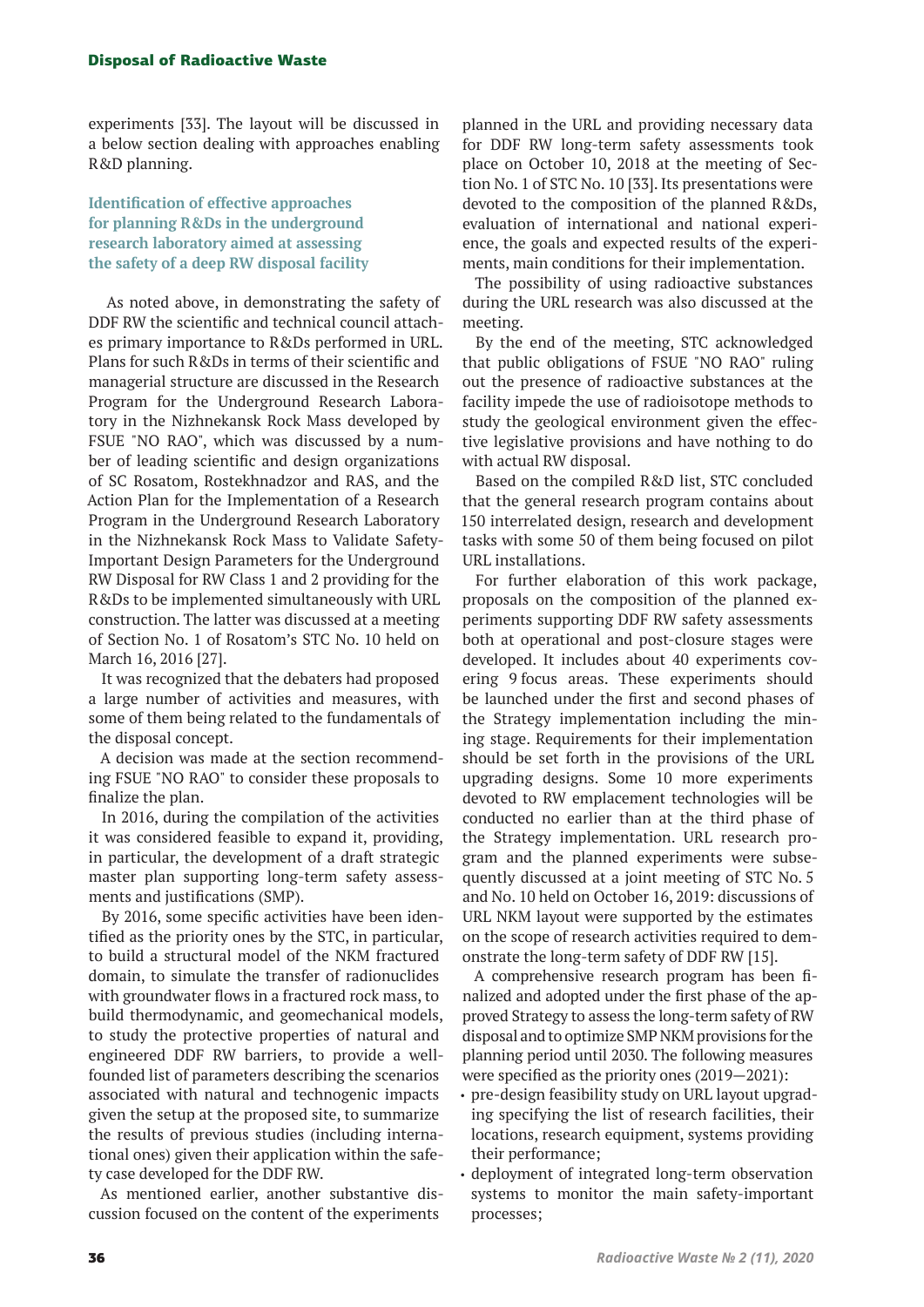- geological exploration, including the identification of structural disturbances and undisturbed rock units, specification of the tectonic setup within the DDF RW siting area and forecasts of its further evolution, refinement of groundwater characteristics;
- addressing the issues associated with the outfitting of experimental units, methodological support of activities performed at the site and in laboratories, materials and calculation tools.

Accounting for engineering and design documentation required to perform research during URL construction was stipulated as an important task that had to be addressed in the nearest future (late 2019 — early 2020). The developed Program for the Scientific Support of Mining Operations and its findings at phases I and II of the Strategy implementation are viewed to become a key element of URL licensing process and its international review.

STC proposed the following list of activities to be accounted for as top-priority ones during the adjustment of design documentation:

A) during URL construction:

- in-depth geological surveys under each excavation cycle allowing to map the fractures, describe the geology of exposed areas, perform prompt hydrogeological surveys, etc.;
- purpose interval hydrogeological and geomechanical surveys focused on identified challenging areas within the rock mass;
- construction and operation of experimental units fitted within mine shafts.
	- B) during URL operation:
- thermomechanical, geomechanical, hydrogeological, microbiological, geochemical and barrier experiments;
- operation of observation network and experimental nodes fitted within vertical shafts;
- testing of engineering solutions providing RW emplacement and installation of backfilling materials to seal the excavations.

Relevant activities should be implemented under specifically developed design documentation on URL operation during its expansion. It's considered advisable to start the development of new design provisions no later than 2022.

# **Evaluation of approaches providing safety at existing RW disposal facilities**

At present time, there are four operating LLW and ILW disposal facilities, namely: three facilities for deep LRW disposal (hereinafter, DDF LRW) operated by SC Rosatom (FSUE MCC, JSC SCC, JSC SSC RF RIAR) providing for LRW disposal via its injection

into deep reservoir beds and the first section of a near-surface SRW disposal facility at UECC site.

All of the LRW disposal facilities, Pilot-Industrial Disposal Site (Ulyanovsk Region, Dimitrovgrad), Disposal sites 18 and 18a (Tomsk Region, Seversk), Severniy Disposal site (Krasnoyarsk Territory, Zheleznogorsk) being under federal ownership are now operated by FSUE NO RAO.

In 2013, IAEA pear-review mission was held to evaluate the Russian deep-well LRW injection practice. Its findings revealed some main limitations associated with the approach applied to demonstrate the long-term safety of DDF LRW due to which one could not suggest a full compliance of the Russian safety demonstration practice with the requirements of IAEA SSR-5.

Based on its findings, DDF LRW safety-important issues were evaluated at the meeting of STC No. 10 held on April 17, 2014 [34]. Discussed were the proposals presented by FSUE "NO RAO" considering a program of computational and experimental DDF LRW studies (hereinafter referred to as the Program) addressing the expressed remarks and supporting the development of a detailed program for DDF LRW closure. The latter one was supposed to include the following key areas: conceptual and mathematical description of DDF LRW evolution; materials and structures that will be applied at the closure stage; regulatory aspects associated with DDF LRW closure.

As it comes to the progress achieved in certain areas indicated under the Program, in particular, noted were the discrepancies in the requirements on the mipmapping level of the developed models and interactions between the considered processes; the key role of radiation-induced thermal effects and the importance of microbiological research; accumulated experience of IBRAE RAS in the development of a modern three-dimensional geomigration geofiltration model of the Severniy disposal site and the need for well-targeted arrangement of similar type research at different disposal sites and applying already available and purpose-developed models; the need for continued elaboration and expansion of a safety-important FEPs list; discrepancies in the significance of the parameters measured under experimental studies for the safety demonstration findings.

STC No. 10 has also recommended that the refined Program should be supported by computational and experimental DDF LRW studies to demonstrate the safety and feasibility of a detailed repository closure concept and to address the flaws noted by IAEA peer-review mission.

Over 25 research projects have been implemented in this area, a number of experimental research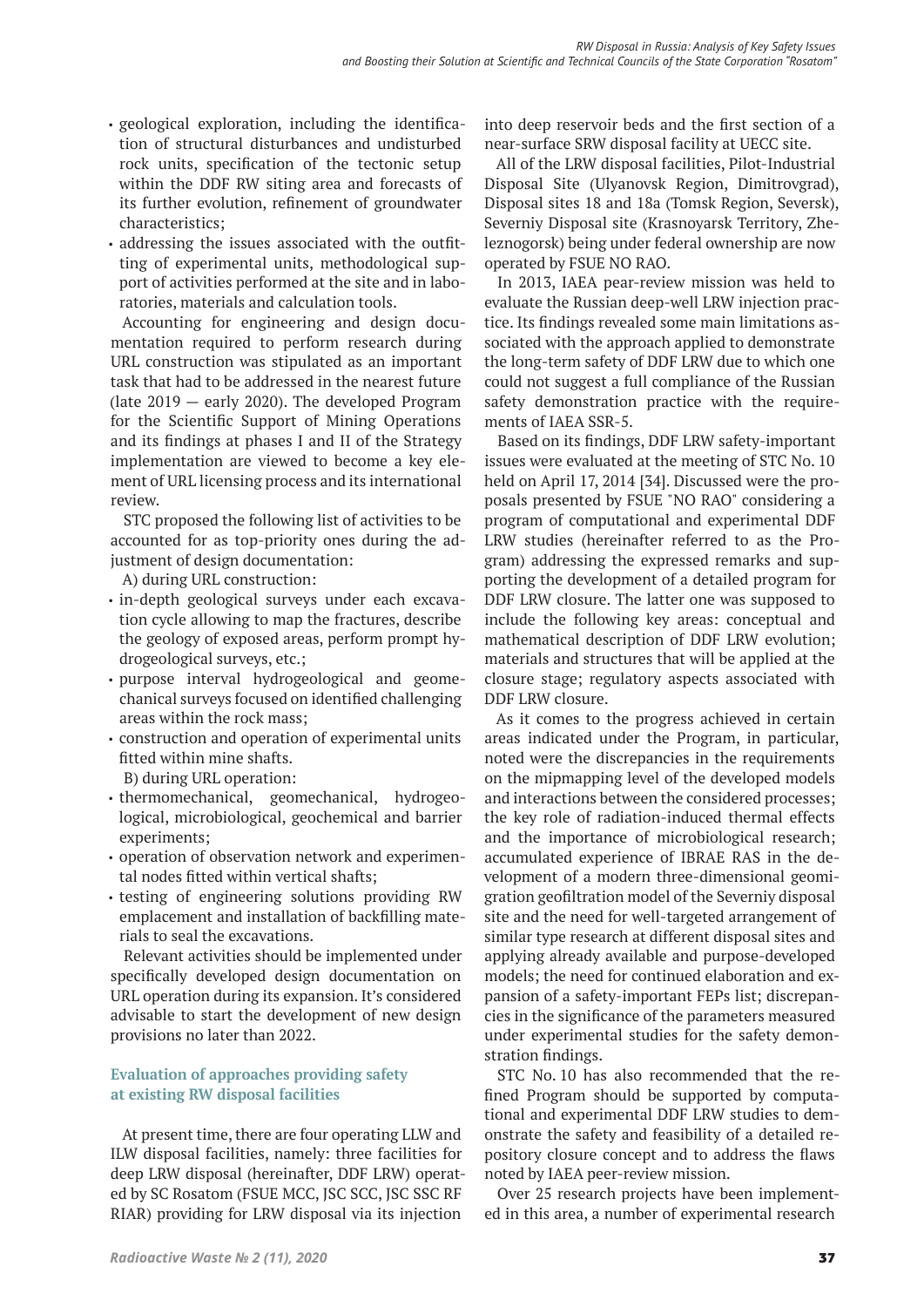programs was developed. A number of documents supporting the long-term safety demonstration in accordance with international standards is being developed, amendments are being introduced to relevant provisions of DDF LRW closure concept with some particular technologies enabling wells decommissioning being worked out. The supplemented program has been recommended for approval.

## **Evaluation of approaches providing safety of developed RW disposal facilities**

Compliance of the developed disposal facility for RW class 3 and 4 (on the basis of SRW storage facility at FSUE Radon site) with already available similar facilities, including those constructed abroad, in terms of their performance and environmental safety was discussed at a meeting of Section No. 1 held on May 25, 2015 [35].

A detailed discussion allowed to recognize the developed design documentation for RW class 3 and 4 disposal facility proposed for construction at FSUE Radon site as generally complying with both IAEA recommendations and similar international designs, in particular, Center De L'Aube (ANDRA) in France, El Cabril in Spain (LILW, ENRESA), Dessel in Belgium, Dounreay in the UK. It was recognized that these materials can support the long-term post-operational safety case developed at the stages of Environmental Impact Assessment (EIA) and Pre-investment Feasibility Study that would comply with the requirements and recommendations of modern legal and regulatory framework and international approaches.

Meeting held on April 12, 2019 by Section No. 1 of STC No. 10 was devoted to challenges associated with the design development ensuring the longterm safety demonstration for near-surface disposal facilities intended for SRW Class 3 and 4 [36].

Timely commissioning of near-surface disposal facilities for RW class 3 and 4 (hereinafter NSDF) is considered as a top-priority task for USS RW development with the initial radionuclide composition of the RW being viewed as a most important parameter affecting NSDF long-term safety. The lack of data on the radionuclide composition relevant for the long-term safety of NSDF for RW class 3 and 4 results in the need of considering most conservative safety analysis scenarios implying the use of maximum radionuclide specific activities set forth in the Government Resolution No. 1069. Such an approach seems to be acceptable in terms of safety justification, but can result in excessive costs. Furthermore, its effect is greatly enhanced due to the commitment of design organizations on the use of common engineering solutions and the imperfections of the retrievable RW classification system set forth under the Government Resolution No. 1069.

Based on the discussion, Section No. 1 of the STC No. 10 decided:

1. To prioritize the task of developing a consolidated industry-wide stance on introducing amendments to the Government Resolution No. 1069.

 2. RW classification criteria for disposal purposes shall provide for:

- their establishment based on preliminary (framework) long-term safety evaluation and more flexible consideration of individual radionuclide characteristics, such as: half-life, radiotoxicity, migration ability;
- greater flexibility (partial or complete exclusion, setting ranges, use of descriptive language, etc.) with respect to the establishment of boundary specific activities for radionuclides;
- the need for further elaboration of requirements concerning NSDF for certain RW types (graphite, spent sealed radionuclide sources (SSR), very lowlevel radioactive waste (VLLW)). It was recommended to FSUE NO RAO and main RW generators:
- to analyze the practice of RW transfer for disposal and possible changes in it after the amendment of Government Resolution No. 1069;
- to develop a strategy for RW Class 3 and 4 disposal taking into account the introduced amendments to the Government Resolution No. 1069, more clearly defined data on RW disposal volumes, RW radionuclide composition and the results of longterm and operational safety assessment under various scenarios.

It should be noted that at present time, SC Rosatom's Project Office for USS RW Development has initiated the development of a safety guide providing for some recommendations on the list of radionuclides, the composition of which should be monitored and reflected in RW packaging passports.

## **Identification of areas and accelerated development of computational and software systems used for modeling and forecasting purposes under long-term safety assessments of nuclear facilities**

Software tools are viewed as a must during the research performed to demonstrate RW disposal safety. At the same time, in many cases, foreign software products are involved addressing these problems on a non-alternative basis. Their use is fraught with obvious risks associated with the dependence on the developer and the loss of national competence. In addition, it's often considered impossible to use foreign codes in the development of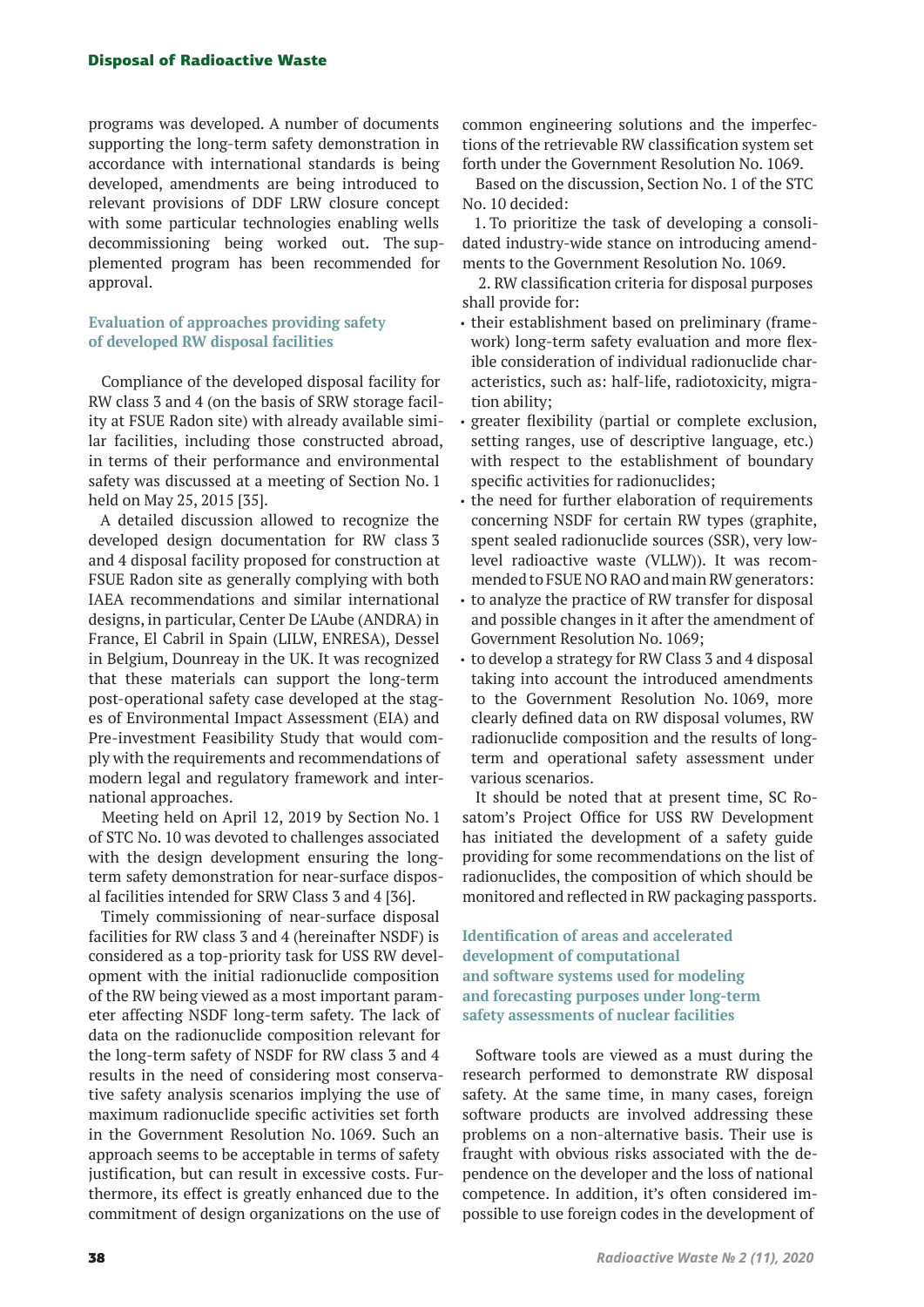purpose-specific models of complex facilities, such as DDF RW NKM.

The state-of-art and strategic needs of computer code systems needed to demonstrate radiation and environmental safety of nuclear legacy and RW disposal facilities were considered at a meeting of STC No. 10 held on October 24, 2018 (a follow up one to the meeting of STC No. 10 of October 29, 2015 [37], which recommended two software systems, namely, NIMFA (FSUE RFNC VNIIEF) and GeRa (IBRAE RAS and INM RAS) to be considered as relevant industry-specific codes addressing geomigration and geofiltration modeling problems). Priority tasks in this area were stated, namely, those concerning the upgrading of software tools to a level considered adequate to enable their submission for an expert review and providing reliable experimental data suitable for software verification [38].

Views expressed at this meeting suggest that the development and implementation of national software tools is currently considered as a strategic task for the development of import independent Russian technologies. Moreover, the development of complex three-dimensional computational models and algorithms, as well as evaluation of calculation errors using such models and algorithms, requires significant efforts for their verification and validation. Therefore, verification (validation) of software products is believed to be of a particular relevance.

STC decision emphasized that the main focus areas recommended by STC No. 10 of March 12, 2015 providing for the development of software and mathematical models are being successfully addressed. In particular, the following codes are being developed:

- FENIA (heat release and stress-strain state modeling);
- Destruct (methodology and analysis of processes occurring within the system of engineered safety barriers);
- GeRa v.2 (modeling of processes occurring in the geological environment);
- CORIDA (assessment of RW characteristics and calculation of doses from external exposure);

• MOUSE (sensitivity and uncertainty assessments). Software and mathematical models' development should result in a national safety justification methodology.

Efforts addressing the development of a software system designed for comprehensive safety demonstration of nuclear legacy and RW disposal facilities got positive recognition. It was recommended to provide for the following arrangements: technical specifications for operations should be amended to introduce a required examination of computer software products and arrange for additional

measures ensuring the adequacy of their maturity level for such examinations which has to be done until 2025; requirements on the identification and formatting reliable data for verification (validation) of software should be specified within the terms of reference for planned comprehensive engineering and radiation survey.

## **Conclusion**

The paper evaluates the activities implemented by scientific and technical councils of the State Atomic Energy Corporation Rosatom on addressing problems and accelerating the decision-making on RW disposal safety in Russia in 2009—2020.

The paper provides a comprehensive discussion of key processes related to RW disposal safety, namely, the dynamics of relevant managerial efforts implemented by scientific and technical councils of SC Rosatom, thus, providing an in-depth understanding of the thoroughness and validity involved in the decision making on the best approaches, as well as initiatives providing accelerated and more efficient decision-making on the issues relevant for the final RW management stage.

### **References**

1. Dorofeev A. N. O khode rabot po razvitiyu normativno-pravovoy bazy v oblasti obrashcheniya s radioaktivnymi otkhodami [On the progress in the development of a regulatory framework in the field of radioactive waste management]. *Radioaktivnyye otkhody — Radioactive waste,* 2019, no. 3 (8), pp. 6—13.

2. Federalnyy zakon ot 11.07.2011 no. 190-FZ «Ob obrashchenii s radioaktivnymi otkhodami i o vnesenii izmeneniy v otdel'nyye zakonodatel'nyye akty Rossiyskoy Federatsii» [Federal Law of July 11, 2011 no. 190-FZ "On the Management of Radioactive Waste and on Introducing Amendments to Certain Legislative Acts of the Russian Federation"].

3. Rasporyazheniye Pravitel'stva Rossiyskoy Federatsii ot 20.03.2012 no. 384-r «Ob opredelenii natsional'nogo operatora po obrashcheniyu s radioaktivnymi otkhodami» [Order of the Government of the Russian Federation of March 20, 2012 no. 384-r "On the establishment of a national operator for radioactive waste management"].

4. Sostoyaniye i perspektivy razvitiya sistemy obrashcheniya s RAO: Resheniye tematicheskoy sektsii no. 10 «Yadernaya i radiatsionnaya bezopasnost'» NTS Goskorporatsii «Rosatom» ot 17.06.2009 [Current state and prospects for the development of radioactive waste management system: Decision of thematic section no. 10 "Nuclear and Radiation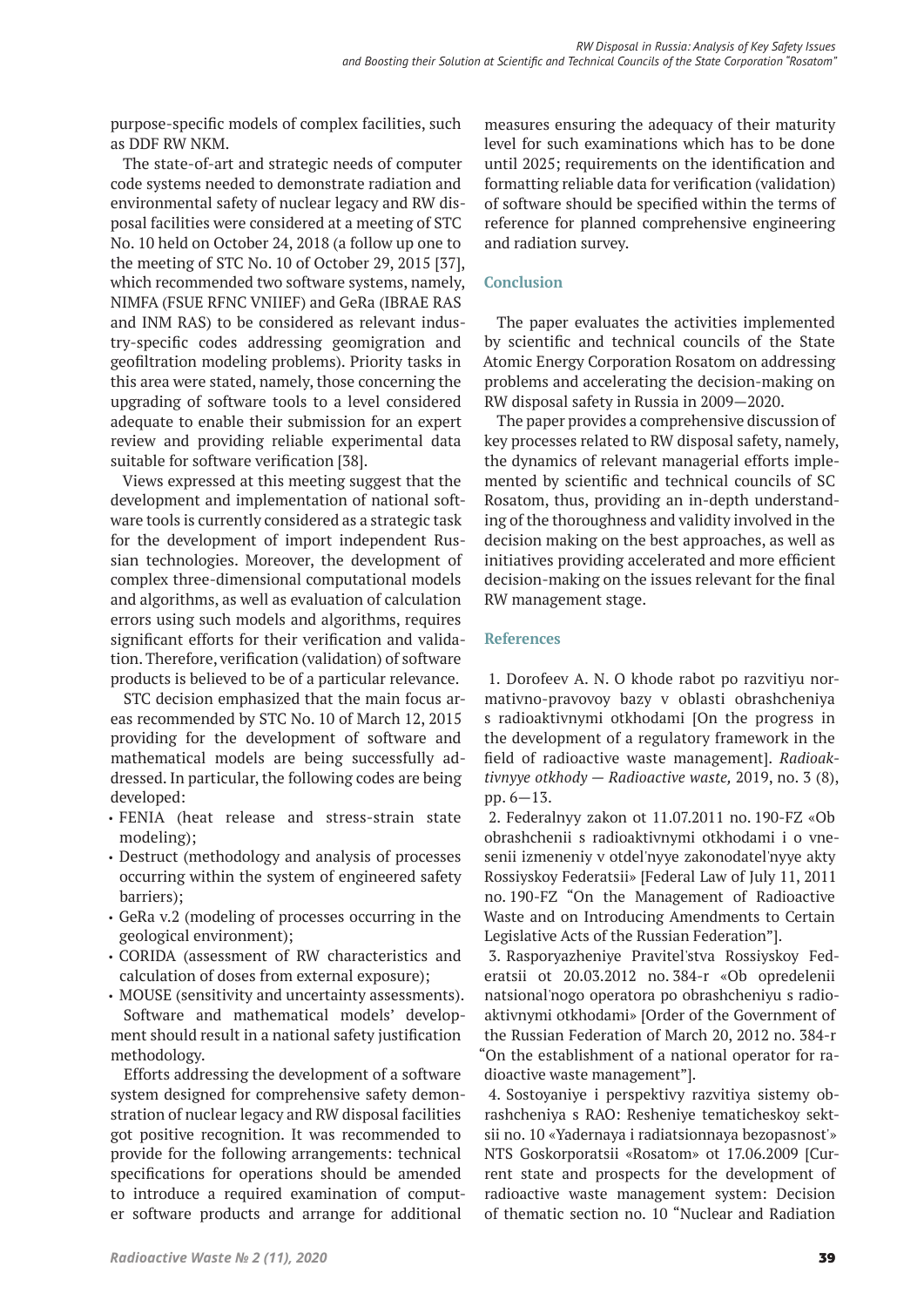Safety" made by STC of the State Corporation "Rosatom" on June 17, 2009].

5. O programme sozdaniya yedinoy gosudarstvennoy sistemy obrashcheniya s RAO: Resheniye tematicheskoy sektsii no. 10 «Yadernaya i radiatsionnaya bezopasnost'» NTS Goskorporatsii «Rosatom» ot 03.06.2010 [On the program for the development of a unified state system for radioactive waste management: Decision of thematic section no. 10 "Nuclear and Radiation Safety" made by STC of the State Atomic Energy Corporation Rosatom on June 6, 2010].

6. Kryukov O. V., Khaperskaya A. V., Dorofeev A. N., Ferapontov A. V., Kudryavtsev E. G., Linge I. I., Utkin S. S., Dorogov V. I., Sharafutdinov R. B., Ponizov A. V., Vasilishin A. L. Vypolneniye obyazatel'stv Rossii v ramkakh Ob"yedinennoy konventsii o bezopasnosti obrashcheniya s otrabotavshim toplivom i o bezopasnosti obrashcheniya s radioaktivnymi otkhodami [Implementing obligations of Russia under the Joint Convention on the Safety of Spent Fuel Management and the Safety of Radioactive Waste Management].*Radioaktivnyye otkhody — Radioactive Waste,* 2019, no. 1 (6), pp. 25—36.

7. Linge I. I., Dorogov V. I., Sharafutdinov R. B., Nepeypivo M. A., Khaperskaya A. V. Ob opyte predstavleniya Natsional'nykh dokladov Rossiyskoy Federatsii po vypolneniyu obyazatel'stv v ramkakh Ob"yedinennoy konventsii [On the experience of submitting National Reports of the Russian Federation on the implementation of obligations arising from the Joint Convention].*Yadernaya i radiatsionnaya bezopasnost' — Nuclear and Radiation Safety,*  2016, no. 1 (79), pp. 18—27.

8. Postanovleniye Pravitel'stva Rossiyskoy Federatsii ot 19.10.2012 g. no. 1185 «Ob opredelenii poryadka i srokov sozdaniya YEGS RAO» [Resolution of the Government of the Russian Federation of October 19, 2012 no. 1185 "On the established procedure and timeframes for USS RW development"].

9. O voprosakh kriteriyev i klassifikatsii RAO: Resheniye sovmestnogo zasedaniya ot 29.02.2012 NTS no. 5 «Zamykayushchaya stadiya yadernogo toplivnogo tsikla» i NTS no. 10 «Ekologicheskaya, yadernaya i radiatsionnaya bezopasnost'» Goskorporatsii [On criteria and radioactive waste classification matters: Decision of a joint meeting held on February 29, 2012 by STC no. 5 "Final stage of nuclear fuel cycle" and STC no. 10 "Ecological, nuclear and radiation safety" of the State Atomic Energy Corporation ROSATOM. — Approved by the chairman of STC no. 5, Member of RAS Myasoedov B. F. and the chairman of the STC no. 10, Corr. Member of RAS Bolshov L. A.].

10. Postanovleniye Pravitel'stva Rossiyskoy Federatsii ot 19 noyabrya 2012 g. no.1069 «O kriteriyakh

otneseniya tverdykh, zhidkikh i gazoobraznykh otkhodov k radioaktivnym otkhodam, kriteriyakh otneseniya RAO k osobym radioaktivnym otkhodam i k udalyayemym radioaktivnym otkhodam i kriteriyakh klassifikatsii udalyayemykh RAO» [Resolution of the Government of the Russian Federation of November 19, 2012 no. 1069 "On criteria for classifying solid, liquid and gaseous waste as radioactive waste, criteria for RW assignment to the category of special (non-retrievable) and retrievable radioactive waste and classification criteria for retrievable RW"].

11. Federal'nyye normy i pravila v oblasti ispol'zovaniya atomnoy energii. «Kriterii priyemlemosti radioaktivnykh otkhodov dlya zakhoroneniya» (NP-093-14): utverzhdeny prikazom Federal'noy sluzhby po ekologicheskomu, tekhnologicheskomu i atomnomu nadzoru ot 15.12.2014 no.  572. [Federal norms and rules in the field of atomic energy use. "Radioactive waste acceptance criteria for disposal" (NP-093-14): approved by the order of the Federal Service for Ecological, Technological and Atomic Supervision of December 15, 2014 no. 572].

12. Prakticheskoye primeneniye predpriyatiyami postanovleniya Pravitel'stva Rossiyskoy Federatsii ot 19 oktyabrya 2012 g. no. 1069. Razrabotka obosnovaniy na osnove «Nauchno-tekhnicheskogo posobiya po podgotovke obosnovyvayushchikh materialov dlya prinyatiya resheniya ob otnesenii RAO k osobym RAO: Resheniye sektsii no. 1 «Ekologicheskaya i radiatsionnaya bezopasnost' punktov dolgovremennogo khraneniya, konservatsii i zakhoroneniya RAO» NTS no. 10 Goskorporatsii «Rosatom» ot 11.04.2014. [Government Resolution of the Russian Federation no. 1069 of October 19, 2012: Practical application by enterprises. Development of justifications based on provisions of "Scientific and technical manual on the development of materials supporting the decision-making on radioactive waste assignment to the non-retrievable (special) radioactive waste category: Decision of section no. 1 "Ecological and radiation safety of long-term storage, conservation and RW disposal facilities " held by STC No. 10 of the State Corporation "Rosatom" on April 11, 2014]. 13. Osnovnyye sanitarnyye pravila obespecheniya radiatsionnoy bezopasnosti. SP 2.6.1.2612-10 (OSPORB99/2010): utverzhdeny postanovleniyem Glavnogo gosudarstvennogo sanitarnogo vracha Rossiyskoy Federatsii ot 26.04.2010 g. no. 40 (s izmeneniyami na 16.09.2013). [Basic sanitary rules for radiation safety. SP 2.6.1.2612-10 (OSPORB99/2010): approved by the Decree of the Chief State Sanitary Doctor of the Russian Federation on April 26, 2010 no. 40 (as amended on September 16, 2013)].

14. O vozmozhnosti i tselesoobraznosti korrektirovki predel'nykh norm soderzhaniya al'fa-izluchayushchikh nuklidov v tverdykh RAO (kompleksa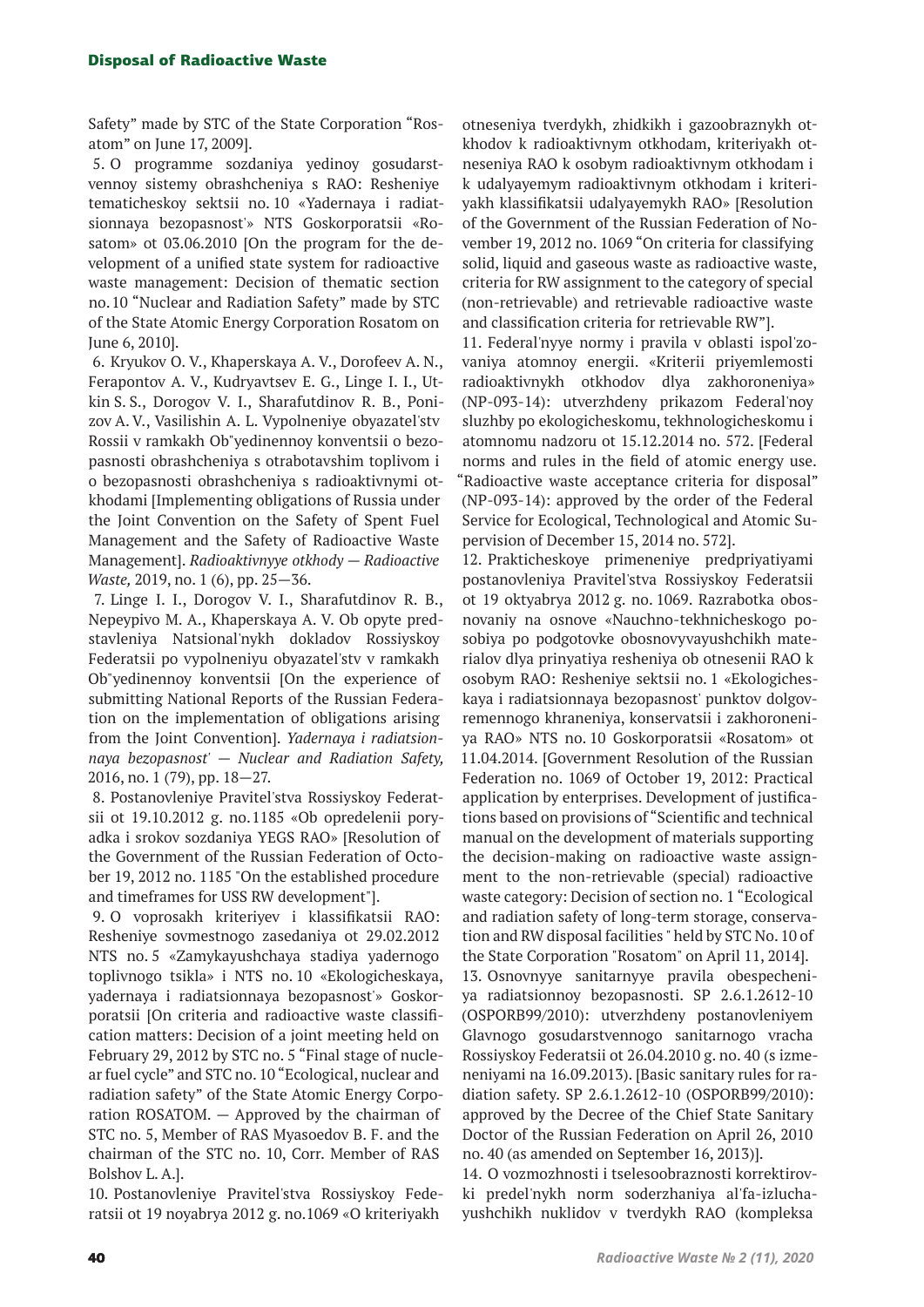tsementirovaniya), opredelennykh postanovleniyem Pravitel'stva Rossiyskoy Federatsii ot 19.10.2012 no. 1069: Resheniye NTS no. 10 «Ekologicheskaya, yadernaya i radiatsionnaya bezopasnost'» Goskorporatsii «Rosatom» ot 28.04.2016 [On the possibility and reasonability of adjusting the regulatory limits on the content of alpha-emitting nuclides in solid radioactive waste (cementing complex) stipulated in the Government Resolution of the Russian Federation of October 19, 2012 no. 1069: Decision made by STC no. 10 "Ecological, nuclear and radiation safety" of the State Corporation Rosatom on April 28, 2016].

15. Aktual'nyye problemy obrashcheniya s VAO i SAO na FGUP «PO «Mayak» i FGUP «GKHK. Khod rabot po sozdaniyu PIL i PGZRO v Nizhnekanskom massive: Resheniye sovmestnogo zasedaniya NTS no. 5 «Zamykayushchaya stadiya yadernogo toplivnogo tsikla» i NTS no. 10 «Ekologiya i radiatsionnaya bezopasnost'» Goskorporatsii «Rosatom» ot 16.10.2019. — Utv. predsedatelem NTS no. 5 Goskorporatsii «Rosatom» akad. RAN B. F. Myasoyedovym i predsedatelem NTS no. 10 Goskorporatsii «Rosatom» akad. RAN L. A. Bol'shovym [Current challenges in the management of HLW and ILW at FSUE PA Mayak and FSUE MCC. Progress in the development of a URL and a deep geological disposal facility for RW in the Nizhnekanskiy rock mass: Decision of a joint meeting held by STC no. 5 "Final stage of nuclear fuel cycle" and STC no. 10 "Ecology and radiation safety" of the State Atomic Energy Corporation ROSATOM on October 16, 2019. — Approved by the Chairman of the STC no. 5 of the State Atomic Energy Corporation Rosatom, Member of RAS B. F. Myasoedov and the Chairman of the STC no. 10 of the State Atomic Energy Corporation "Rosatom", Member of RAS L. A. Bolshov].

16. Ivanov E. A., Sharov D. A., Demyanenko M. V., Sharafutdinov R. B., Kuryndin A. V. O nekotorykh problemakh obrashcheniya s promyshlennymi otkhodami, soderzhashchimi tekhngogennyye radionuklidy [On certain issues in the management of industrial waste containing technogenic radionuclides].*Yadernaya i radiatsionnaya bezopasnost' — Nuclear and Radiation Safety,* 2019, no. 3 (93), pp. 3—13.

17. Abramov A. A., Bolshov L. A., Gavrilov P. M., Dorofeev A. N., Igin I. M., Linge I. I., Mokrov Yu. G., Pechkurov A. V., Utkin S. S. Ob ideyakh rasshireniya sistemy obrashcheniya s RAO na promyshlennyye otkhody, soderzhashchiye tekhnogennyye radionuklidy [About the ideas on expanding the radioactive waste management system to embrace industrial waste containing technogenic radionuclides].*Radioaktivnyye otkhody — Radioactive waste,* 2019, no. 4 (9), pp. 6—13.

18. Razvitiye normativnoy bazy po radiatsionnoy bezopasnosti: Resheniye NTS no. 10 «Ekologiya i radiatsionnaya bezopasnost'» Goskorporatsii «Rosatom» ot 17.12.2019. [Development of a regulatory framework for radiation safety: Decision of STC no. 10 "Ecology and Radiation Safety" of the State Atomic Energy Corporation Rosatom of December 17, 2019].

19. Dorogov V. I. K obsuzhdeniyu vneseniya izmeneniy v klyuchevyye normativnyye dokumenty po obrashcheniyu s RAO [To the discussion on introducing certain amendments to key regulations in radioactive waste management].*Radioaktivnyye otkhody — Radioactive waste,* 2020, no. 1 (10), pp. 113—114.

20. O provedenii pervichnoy registratsii radioaktivnykh otkhodov: Postanovleniye Pravitel'stva Rossiyskoy Federatsii ot 25.07.2012 no. 767 [On the primary registration of radioactive waste: Government Resolution of the Russian Federation of July 25, 2012 no. 767] *Sobr. zakonodatel'stva Ros. Federatsii — Laws of the Russian Federation,* 2012, no. 32, Art. 4554.

21. Linge I. I, Savkin M. N., Abalkina I. L. et al.*Razvitiye podkhodov k obosnovaniyu otneseniya RAO k osobym RAO [Development of approaches to the justification of RW assignment to special RW category].* IBRAE Preprint No. IBRAE-2014-04. Moscow, Nuclear Safety Institute of RAS Publ., 2014. 29 p.

22. Abalkina I. L., Barchukov V. G., Bochkarev V. V., Vedernikova M. V., Dorogov V. I., Kochetkov O. A., Kryshev I. I., Linge I. I., Panchenko S. V., Savkin M. N., Utkin S. S.*Nauchno-tekhnicheskoye posobiye po podgotovke obosnovyvayushchikh materialov dlya prinyatiya resheniya ob otnesenii radioaktivnykh otkhodov k osobym radioaktivnym otkhodam [Scientific and technical manual on the development of substantiating materials for decision-making on radioactive waste assignment to the category of special radioactive waste].* Version 2.0. Moscow, 2014.

23. Abramov A. A., Savkin M. N., Vedernikova M. V., Linge I. I., Utkin S. S., Dorogov V. I., Kryshev I. I., Barchukov V. G., Kochetkov O. A., Kuryndina L. A. Metodicheskiye podkhody k obosnovaniyu otneseniya RAO k osobym RAO [Methodological approaches supporting the decision making on waste assignment to the category of special RW] In the book: *Osobyye radioaktivnyye otkhody [Special Radioactive Waste]*. Abramov A.A., Dorofeev A.N., Tyazhkorob Zh. V. et al. Moscow, 2015. Pp. 106—146.

24. O rabote po primeneniyu v organizatsiyakh otrasli «Nauchno-tekhnicheskogo posobiya po podgotovke obosnovyvayushchikh materialov dlya prinyatiya resheniya ob otnesenii radioaktivnykh otkhodov k osobym radioaktivnym otkhodam. Versiya 2.0: Resheniye sektsii no. 1 «Ekologicheskaya i radiatsionnaya bezopasnost' punktov dolgovremennogo khraneniya, konservatsii i zakhoroneniya RAO»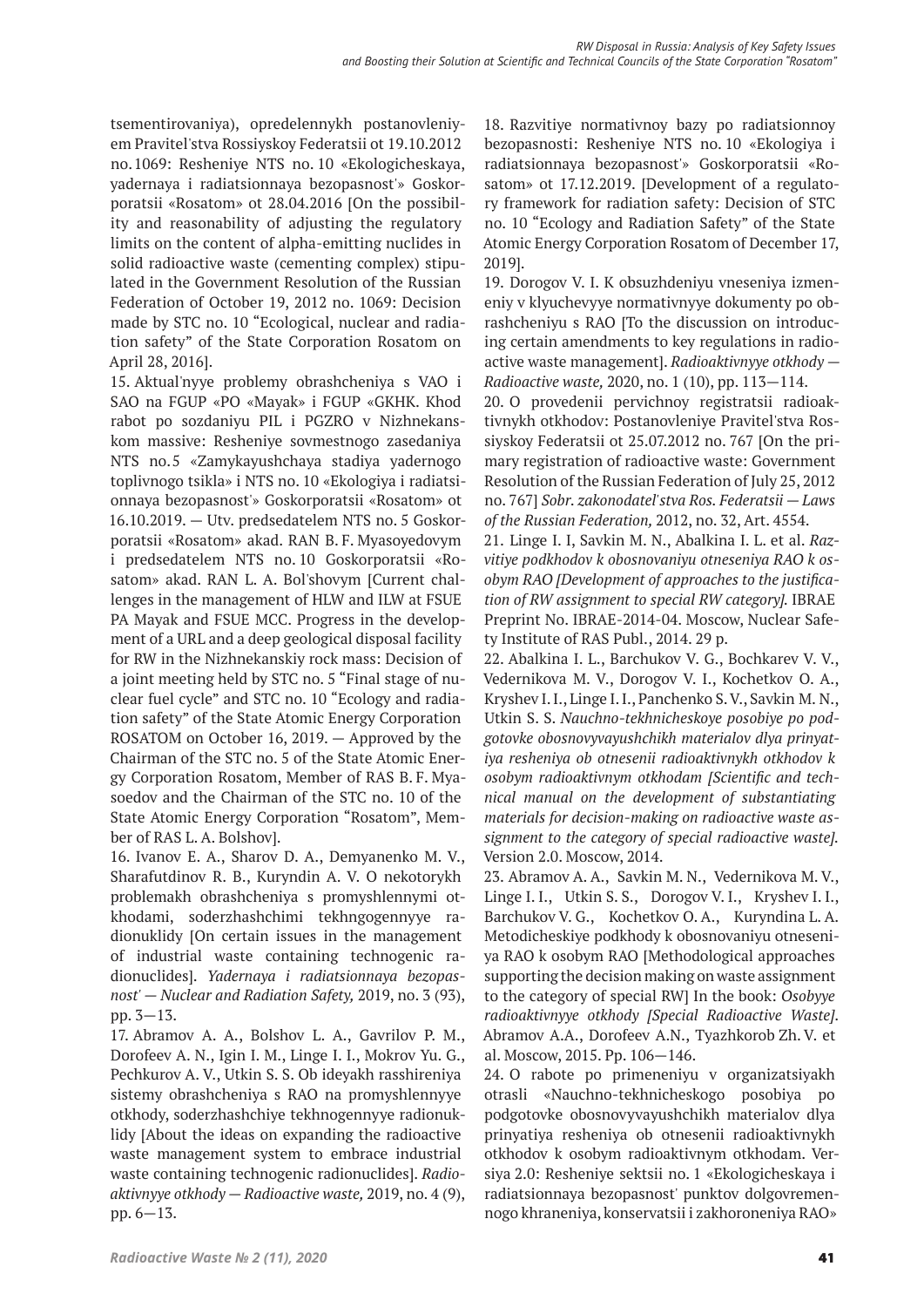NTS no. 10 Goskorporatsii «Rosatom» ot 26.05.2015. [On practical application of the Scientific and Technical Manual on the Development of Substantiating Materials Supporting the Decision-Making on Radioactive Waste Assignment to the Special Radioactive Waste Category" by organizations. Version 2.0: Decision of section no. 1 "Ecological and radiation safety of long-term storage, conservation and disposal facilities for radioactive waste" held by STC no. 10 of the State Corporation "Rosatom" of May 26, 2015].

25. Rezul'taty rabot po inventarizatsii YAROO i pervichnoy registratsii RAO, vklyuchaya otsenku snizheniya riska v rezul'tate realizatsii FTSP YARB: Resheniye NTS no. 10 «Ekologicheskaya, yadernaya i radiatsionnaya bezopasnost'» ot 08.07.2015 [Inventory taking of nuclear and radiation hazardous facilities and primary RW registration: results of practical efforts including the assessment of risk reduction due to FTP NRS implementation: Decision of STC no. 10 "Ecological, nuclear and radiation safety" of July 8, 2015].

26. O khode proyektirovaniya i osnovnykh proyektnykh resheniyakh po sooruzheniyu punkta glubinnogo zakhoroneniya radioaktivnykh otkhodov v gornykh porodakh Nizhnekanskogo massiva: Resheniye NTS no. 10 «Ekologicheskaya, yadernaya i radiatsionnaya bezopasnost'» Goskorporatsii «Rosatom» ot 05.09.2013 [On the design progress and basic design decisions for the construction of a deep radioactive waste disposal facility in the of the Nizhnekanskiy rock mass: Decision of STC no. 10 "Ecological, nuclear and radiation safety" of the State Atomic Energy Corporation "Rosatom", September 5, 2013].

27. Programma provedeniya issledovaniy v podzemnoy issledovatel'skoy laboratorii (PIL) na Nizhne-Kanskom massive dlya podtverzhdeniya proyektnykh parametrov bezopasnosti podzemnogo zakhoroneniya RAO klassov 1 i 2: Resheniye sektsii no. 1 «Ekologicheskaya i radiatsionnaya bezopasnost' punktov dolgovremennogo khraneniya, konservatsii i zakhoroneniya RAO» NTS no. 10 Goskorporatsii «Rosatom» ot 16.03.2016 [R&D program in the Nizhnekansk rock mass underground research laboratory (URL) to confirm the design parameters for the safe underground disposal of class 1 and 2 RW: Decision of section no. 1 "Ecological and radiation safety of long-term storage, conservation and disposal facilities for radioactive waste" held by STC no. 10 of the State Corporation "Rosatom" on March 16, 2016].

28. Bezopasnost' zakhoroneniya RAO: Resheniye NTS no. 10 «Ekologicheskaya, yadernaya i radiatsionnaya bezopasnost'» Goskorporatsii «Rosatom» ot 13.12.2016. Prilozheniye: Perechen' pervoocherednykh issledovaniy po obosnovaniyu dolgovremennoy bezopasnosti i ustraneniyu zamechaniy ekspertiz na 2017—2019 gg. [Safety of RW disposal: Decision of

STC no. 10 "Ecological, nuclear and radiation safety" of the State Atomic Energy Corporation "Rosatom" of December 13, 2016. Appendix: List of priority studies on long-term safety demonstration and on addressing the expert comments in 2017—2019].

29. Dorofeev A. N., Bolshov L. A., Linge I. I., Utkin S. S., Savelyeva E. A. Strategicheskiy master-plan issledovaniy v obosnovaniye bezopasnosti sooruzheniya, ekspluatatsii i zakrytiya punkta glubinnogo zakhoroneniya radioaktivnykh otkhodov [Strategic master plan for research demonstrating the safety of deep radioactive waste disposal facility construction, operation and closure].*Radioaktivnyye otkhody — Radioactive Waste,* 2017, no. 1, pp. 32—41.

30. Rassmotreniye bazovykh proyektnykh i tekhnicheskikh resheniy po podzemnoy issledovatel'skoy laboratorii i punktu glubinnogo zakhoroneniya RAO (Nizhnekanskiy massiv): Resheniye sovmestnogo zasedaniya NTS no. 5 «Zamykayushchaya stadiya yadernogo toplivnogo tsikla» i NTS no. 10 «Ekologiya i radiatsionnaya bezopasnost'» Goskorporatsii «Rosatom» ot 27.10.2017. — Utv. predsedatelem NTS no. 5 Goskorporatsii «Rosatom» akad. RAN B. F. Myasoyedovym i predsedatelem NTS no. 10 Goskorporatsii «Rosatom» akad. RAN L. A. Bol'shovym [Overview of basic design and technical solutions for an underground research laboratory and RW deep disposal facility (Nizhnekanskiy Massif): Decision of a joint meeting held by STC no. 5 "Final stage of the nuclear fuel cycle" and STC no. 10 "Ecology and Radiation Safety" of "Rosatom" State Corporation of October 27, 2017. — Approved by the Chairman of STC no. 5 of the State Atomic Energy Corporation Rosatom, Member of RAS B. F. Myasoedov and Chairman of the STC no. 10 of the State Atomic Energy Corporation "Rosatom", Member of RAS L. A. Bolshov].

31. Strategii sozdaniya punkta glubinnogo zakhoroneniya radioaktivnykh otkhodov. Utv. general'nym direktorom Goskorporatsii «Rosatom» A. Ye. Likhachevym 28.04.2018 [Strategies for the development of deep radioactive waste disposal facilities. Approved by Director General of the State Corporation "Rosatom" A. E. Likhachev on April 28, 2018].

32. Realizatsiya «Strategii sozdaniya punkta glubinnogo zakhoroneniya radioaktivnykh otkhodov»: Resheniye sektsii no. 1 «Ekologicheskaya i radiatsionnaya bezopasnost' punktov dolgovremennogo khraneniya, konservatsii i zakhoroneniya RAO» NTS no. 10 Goskorporatsii «Rosatom» ot 9.07.2018. [Implementation of the "Strategy for the development of a deep radioactive waste disposal facility": Decision of Section no. 1 "Ecological and radiation safety of long-term storage, conservation and disposal facilities for radioactive waste" held by STC no. 10 of the State Corporation "Rosatom" on July 9, 2018].